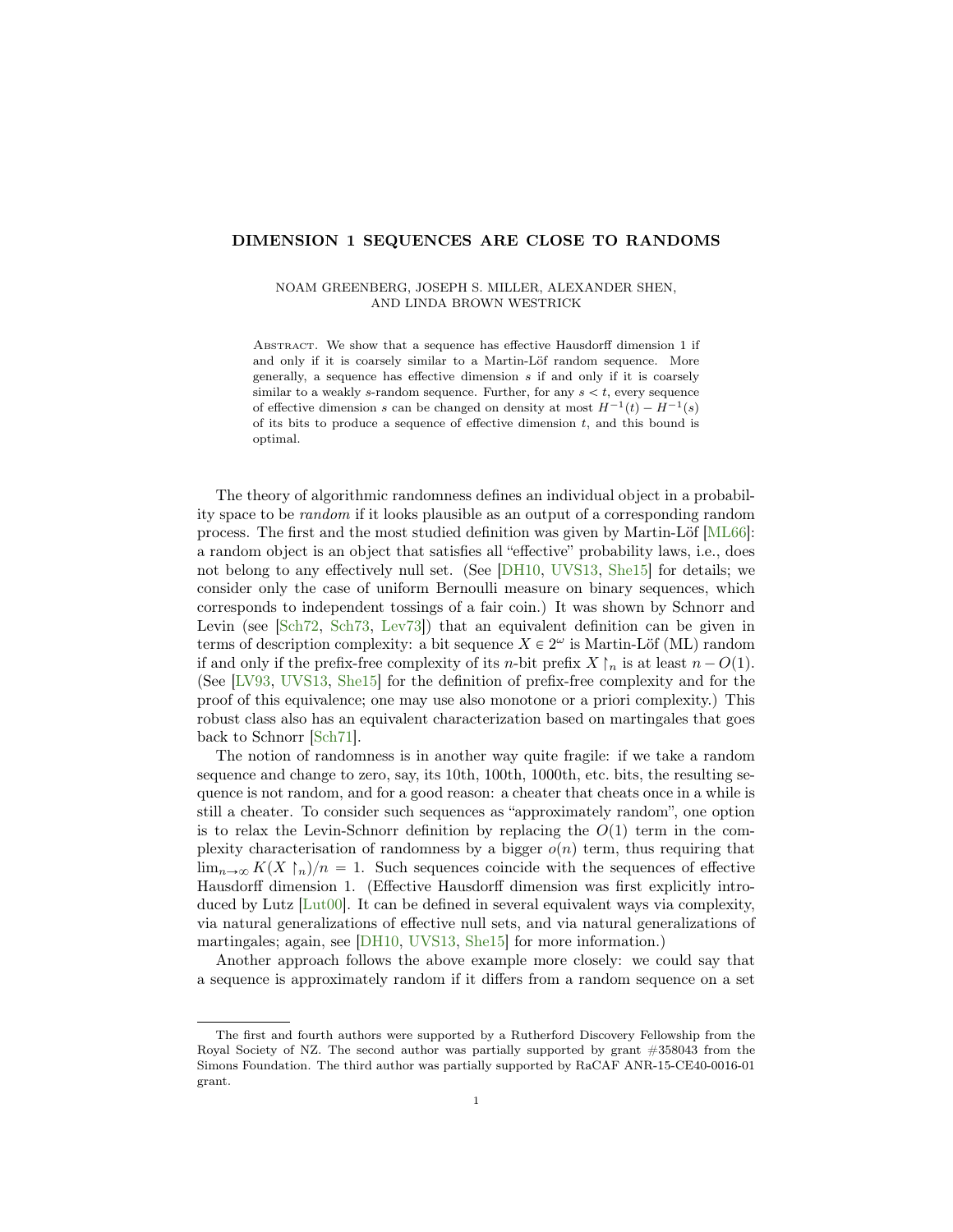of density 0. Our starting point is that this also characterizes the sequences of effective Hausdorff dimension 1.

To set notation, for  $n \geq 1$ , we let d be the normalised Hamming distance on  $\{0, 1\}^n$ , the set of binary strings of length n:

$$
d(\sigma,\tau)=\frac{\#\{k\,:\,\sigma(k)\neq\tau(k)\}}{n};
$$

and we also denote by d the Besicovitch distance on Cantor space  $2^{\omega}$  (the space of infinite binary sequences), defined by

$$
d(X,Y) = \limsup_{n \to \infty} d(X \upharpoonright_n, Y \upharpoonright_n),
$$

where  $Z \upharpoonright_n$  stands for the *n*-bit prefix of Z. If  $d(X, Y) = 0$ , then we say that X and Y are *coarsely equivalent*.<sup>[1](#page-1-0)</sup>

**Theorem [1.7.](#page-6-0)** A sequence has effective Hausdorff dimension 1 if and only if it is coarsely equivalent to a ML-random sequence.

In Section [2,](#page-6-1) we generalize this result to sequences of effective dimension  $s$  in various ways. Because a sequence X having effective dimension  $s$  implies that the prefix-free complexity of its *n*-bit prefix  $X \upharpoonright_n$  is at least  $sn - o(n)$ , it is natural to consider the weakly s-randoms, those sequences X such that  $K(X\upharpoonright_n)\geqslant sn-O(1).$ 

Theorem [2.5.](#page-8-0) Every sequence of effective Hausdorff dimension s is coarsely equivalent to a weakly s-random.

Along the way to proving this, we pass through the question of how to raise the effective dimension of a given sequence while keeping density of changes at a minimum. If  $d(X, Y) = 0$ , then  $dim(X) = dim(Y)$ ; so sequences of effective Hausdorff dimension  $s < 1$  cannot be coarsely equivalent to a ML random sequence. It is natural then to ask, what is the minimal distance required between any sequence and a random? By Theorem [2.5,](#page-8-0) it is equivalent to ask about distances between sequences of dimension s and dimension 1; and naturally generalising, to ask, for any  $0 \leq s < t \leq 1$ , about distances between sequences of dimension s and dimension t. We start with a naive bound. For any  $X, Y \in 2^{\omega}$ ,

$$
|\dim(Y) - \dim(X)| \le H(d(X, Y)).
$$

This is our Proposition [3.1.](#page-10-0) Here  $H(p) = -(p \log p + (1-p) \log(1-p))$  is the binary entropy function defined on  $[0, 1]$ . The binary entropy function is used to measure entropy function defined on [0, 1]. The binary entropy function is used to measure<br>the size of Hamming balls. If  $V(n,r) = \sum_{k \leq n} {n \choose k}$  is the size of a Hamming ball of radius  $r < 1/2$  in  $2<sup>n</sup>$ , then

$$
H(r)n - O(\log n) \le \log(V(n, r)) \le H(r)n
$$

(see [\[MS77,](#page-17-9) Cor. 9, p. 310]).

In Proposition [3.5,](#page-12-0) we will see that this bound is tight, in the sense that if  $s < t$ then there are  $X, Y \in 2^{\omega}$  with  $\dim(X) = s$ ,  $\dim(Y) = t$  and  $d(X, Y) = H^{-1}(t - s)$ . Note that for  $H^{-1}$  we take the branch which maps [0, 1] to [0, 1/2].

Bounding the distance from an arbitrary dimension  $s$  sequence to the nearest dimension t sequence requires more delicate analysis. For example, fix  $0 < s <$  $t \leq 1$ . If X is Bernoulli  $H^{-1}(s)$ -random, then its dimension is s. But its density of 1s is  $H^{-1}(s)$ . If  $\dim(Y) \geq t$  then the density of 1s in Y is at least  $H^{-1}(t)$ , so

<span id="page-1-0"></span><sup>&</sup>lt;sup>1</sup>One place this is defined is in [\[JS12\]](#page-17-10), where it is called "generic similarity".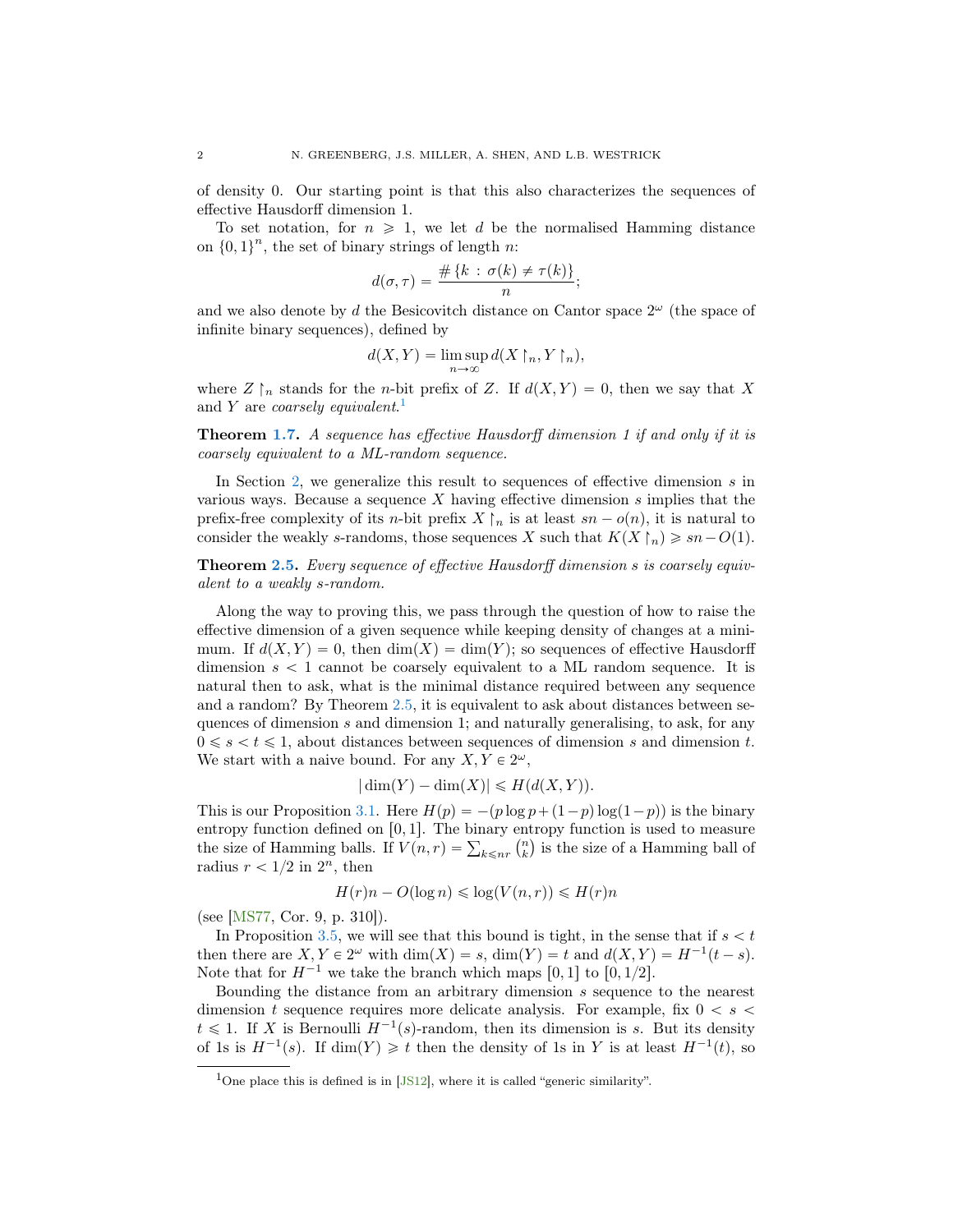$d(X,Y) \geq H^{-1}(t) - H^{-1}(s)$ . Note that  $H^{-1}(t) - H^{-1}(s) \geq H^{-1}(t-s)$ , so this is a sharper bound, and it is tight:

**Theorem [4.1.](#page-12-1)** For every sequence X with  $\dim(X) = s$ , and every  $t \in (s, 1]$ , there is a Y with dim(Y) = t and  $d(X, Y) \leq H^{-1}(t) - H^{-1}(s)$ .

In particular, for  $t = 1$ , in light of Theorem [1.7,](#page-6-0) we obtain

**Theorem [2.1.](#page-6-2)** For every  $X \in 2^{\omega}$  there is a ML-random sequence Y such that  $d(X, Y) \leq 1/2 - H^{-1}(\dim(X)).$ 

(We however prove Theorem [2.1](#page-6-2) first, and elaborate on its proof to obtain Theorem [2.5](#page-8-0) and then Theorem [4.1.](#page-12-1))

We can also ask, starting from an arbitrary random, how close is the nearest sequence of dimension s guaranteed to be? For example, a typical construction of a sequence of effective dimension  $1/2$  starts with a random and replaces all the even bits with 0. The distance between the resulting pair is  $1/4$ , less than the  $1/2 - H^{-1}(1/2) \approx .4$  needed to get to a Bernoulli random, but more than the  $H^{-1}(1-1/2) \approx .1$  lower limit from Proposition [3.1.](#page-10-0) Here, the latter bound is tight:

**Theorem [3.3.](#page-11-0)** For any  $Y \in 2^{\omega}$  there is some  $X \in 2^{\omega}$  such that  $\dim(X) \leq s$  and  $d(X, Y) \le H^{-1}(1 - s).$ 

These results mean that in general, the distance from an arbitrary dimension 1 sequence to the nearest dimension s sequence is quite a bit less than the distance from an arbitrary dimension s sequence to the nearest dimension 1 sequence.

Finally, we mention that for  $t < 1$ , the bound given by Proposition [3.1](#page-10-0) for the required distance to a sequence of dimension  $s < t$  is not optimal; we show below (Proposition [3.4\)](#page-11-1) that for the case  $t = 1/2$  and  $s = 0$ , there are  $Y \in 2^{\omega}$ of dimension  $1/2$  with no  $X \in 2^{\omega}$  of dimension 0 within distance  $H^{-1}(1/2)$ . Here decreasing information is not so simple due to the possibility of redundancy of information.

Each of these infinitary results have finite versions. Examples of similar finite theorems previously appeared in [\[BFNV04\]](#page-16-1). The finite versions are proved using either Harper's Theorem, a result of finite combinatorics; or estimates on covering Hamming space by balls of a given radius. We adapt those methods, together with some convexity arguments, to prove our results.

These results exist in the context of a larger set of questions on the general theme of asking whether every sequence of high effective dimension is obtainable by starting with a random and "messing it up". If a random were messed up only slightly to produce a sequence of high effective dimension, it might be possible to computably extract a random sequence back out. It was shown in  $[BDS09, FHP<sup>+</sup>11]$  $[BDS09, FHP<sup>+</sup>11]$  $[BDS09, FHP<sup>+</sup>11]$  $[BDS09, FHP<sup>+</sup>11]$ that if  $X$  has positive packing dimension, then  $X$  computes a sequence of packing dimension at least  $1 - \varepsilon$  for each  $\varepsilon > 0$ . On the other hand, the second author showed that for any left-c.e.  $\alpha \in (0, 1)$ , there is a sequence of effective dimension  $\alpha$ which does not compute any sequence of effective dimension greater than  $\alpha$  [\[Mil11\]](#page-17-12), and in [\[GM11\]](#page-17-13) it was shown that there is a sequence of dimension 1 that does not compute any random. Therefore, the symmetric differences  $X\Delta Y$  which we find here are not, in general, computable. For more references on this type of question, see [\[DH10,](#page-16-0) Section 13.7].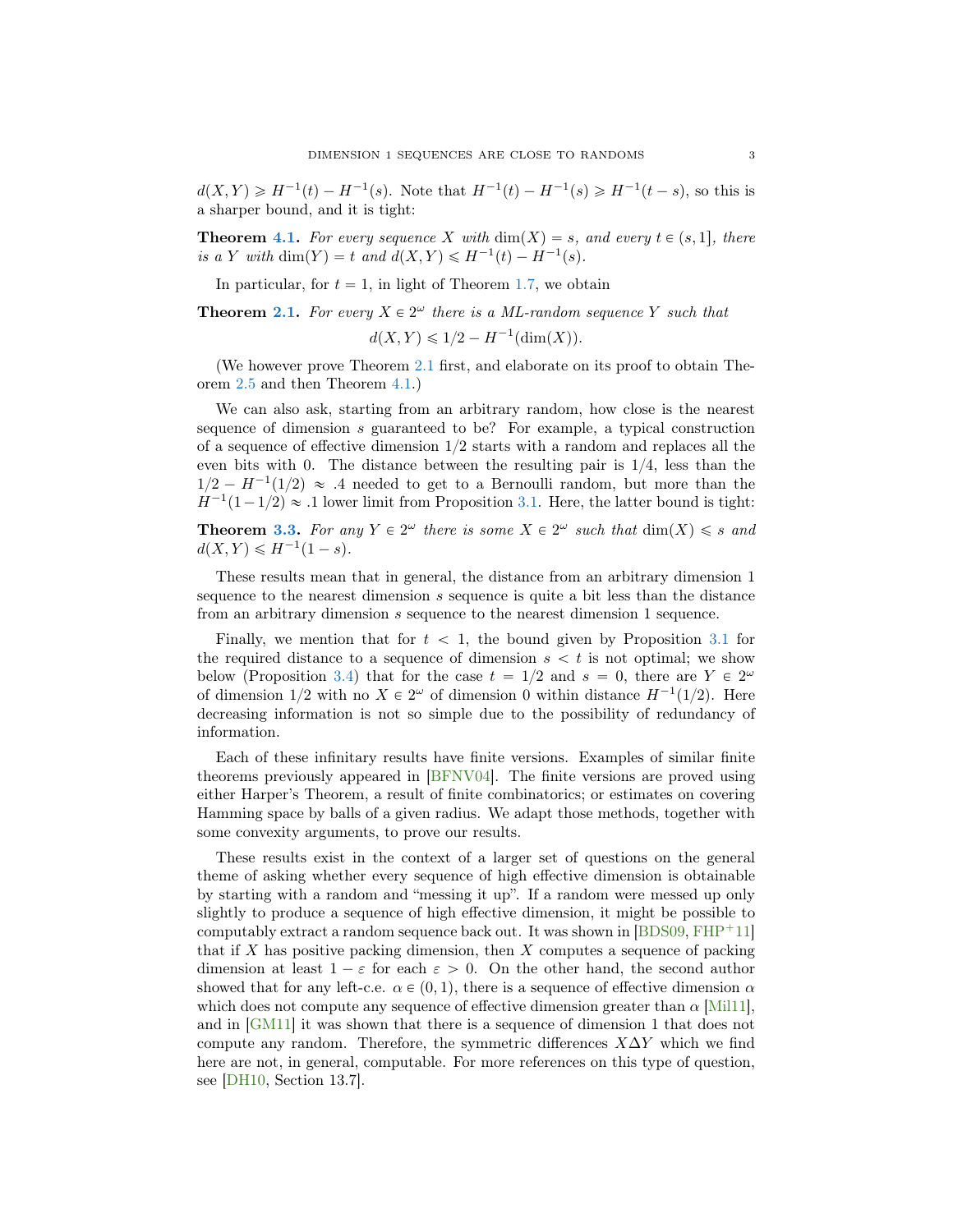To set notation, for a binary string  $\sigma$  of length n (we write  $\sigma \in \{0, 1\}^n$ ) let

$$
\dim(\sigma) = \frac{K(\sigma)}{n};
$$

then for an infinite binary sequence  $X \in 2^{\omega}$ ,

$$
\dim(X) = \liminf_n \dim(X \restriction_n).
$$

We can similarly define conditional dimension:

$$
\dim(\sigma \mid \tau) = \frac{K(\sigma \mid \tau)}{|\sigma|}.
$$

#### 1. Dimension 1 sequences and randoms

In this section, we prove Theorem [1.7.](#page-6-0) Let  $P$  be the set of random sequences with deficiency 0:

$$
P = \{ Y : (\forall n) K(Y \upharpoonright_n) \geqslant n \}.
$$

This P is not empty. Given a dimension 1 sequence X, we will build a  $Y \in P$  such that  $d(X, Y) = 0$ .

Let  $\mathbb P$  be the set of *extendible strings* of  $P$ : the prefixes of elements of  $P$ . The following lemma tells us that every string  $\sigma$  in P has many extensions in P of length  $2|\sigma|$ . An analogous lemma for supermartingales rather than prefix-free complexity was proved by Merkle and Mihailovic [\[MM04,](#page-17-14) Rmk. 3.1]. They gave a clean pre-sentation of the Kučera–Gács theorem. Gács made use of a similar lemma ([\[Gác86,](#page-17-15) Lem. 1]), which guaranteed a sufficient number of extensions in  $\Pi_1^0$  classes.

<span id="page-3-0"></span>Lemma 1.1. Every  $\sigma \in \mathbb{P}$  has at least  $2^{|\sigma|-K(|\sigma|)-O(1)}$  extensions in  $\mathbb{P}$  of length  $2|\sigma|$ .

*Proof.* We prove that there is a k such that every  $\sigma \in \mathbb{P}$  has at least  $2^{2|\sigma|-K(\sigma)-k|}$ extensions of length  $2|\sigma|$ . This is enough, since  $K(\sigma) \leq |\sigma| + K(|\sigma|) + O(1)$ .

Suppose that some  $\sigma \in \mathbb{P}$  has fewer than  $2^{2|\sigma|-K(\sigma)-k}$  extensions in  $\mathbb{P}$  (but has some, otherwise  $\sigma$  cannot be in  $\mathbb{P}$ ). Then each extension (denoted by  $\sigma'$ ) has small complexity:

$$
K(\sigma') \leq K(\sigma) + K(\sigma'|\sigma, K(\sigma)) + O(1) \leq
$$
  
\n
$$
\leq K(\sigma) + K(\sigma'|k, \sigma, K(\sigma)) + O(\log k) \leq
$$
  
\n
$$
\leq K(\sigma) + 2|\sigma| - K(\sigma) - k + O(\log k) = 2|\sigma| - k + O(\log k)
$$

The first inequality is the formula for the complexity of a pair. In the second one we add k to the condition; the additional  $O(\log k)$  term appears. For the third one, if we know k,  $\sigma$ , and  $K(\sigma)$ , then we can wait until fewer than  $2^{2|\sigma|-K(\sigma)-k}$  candidates for  $\sigma'$  remain (the set  $\mathbb P$  is co-c.e.), and then specify each remaining candidate by its ordinal number using a  $2|\sigma|-K(\sigma)-k$  bit string; this is a self-delimiting description since its length is known from the condition.

For each such  $\sigma'$ , we have  $K(\sigma') \geq 2|\sigma|$ . Therefore,  $k - O(\log k) \leq 0$ . So if such a  $\sigma$  exists, then k is bounded. Equivalently, if k is sufficiently large, then there is no such σ, i.e., each σ must have at least  $2^{2|\sigma|-K(\sigma)-k}$  extensions. □

For sets of strings  $A, B \subseteq \{0, 1\}^n$ , we let  $d(A, B) = \min \{d(\sigma, \tau) : \sigma \in A, \tau \in B\}.$ We let  $d(\sigma, A) = d(\{\sigma\}, A)$ .

Harper's theorem ([\[Har66\]](#page-17-16), see also [\[FF81\]](#page-16-3)) says that among all subsets  $A, B \subseteq$  $\{0, 1\}$ <sup>n</sup> of fixed sizes, a pair with maximal distance is obtained by taking spheres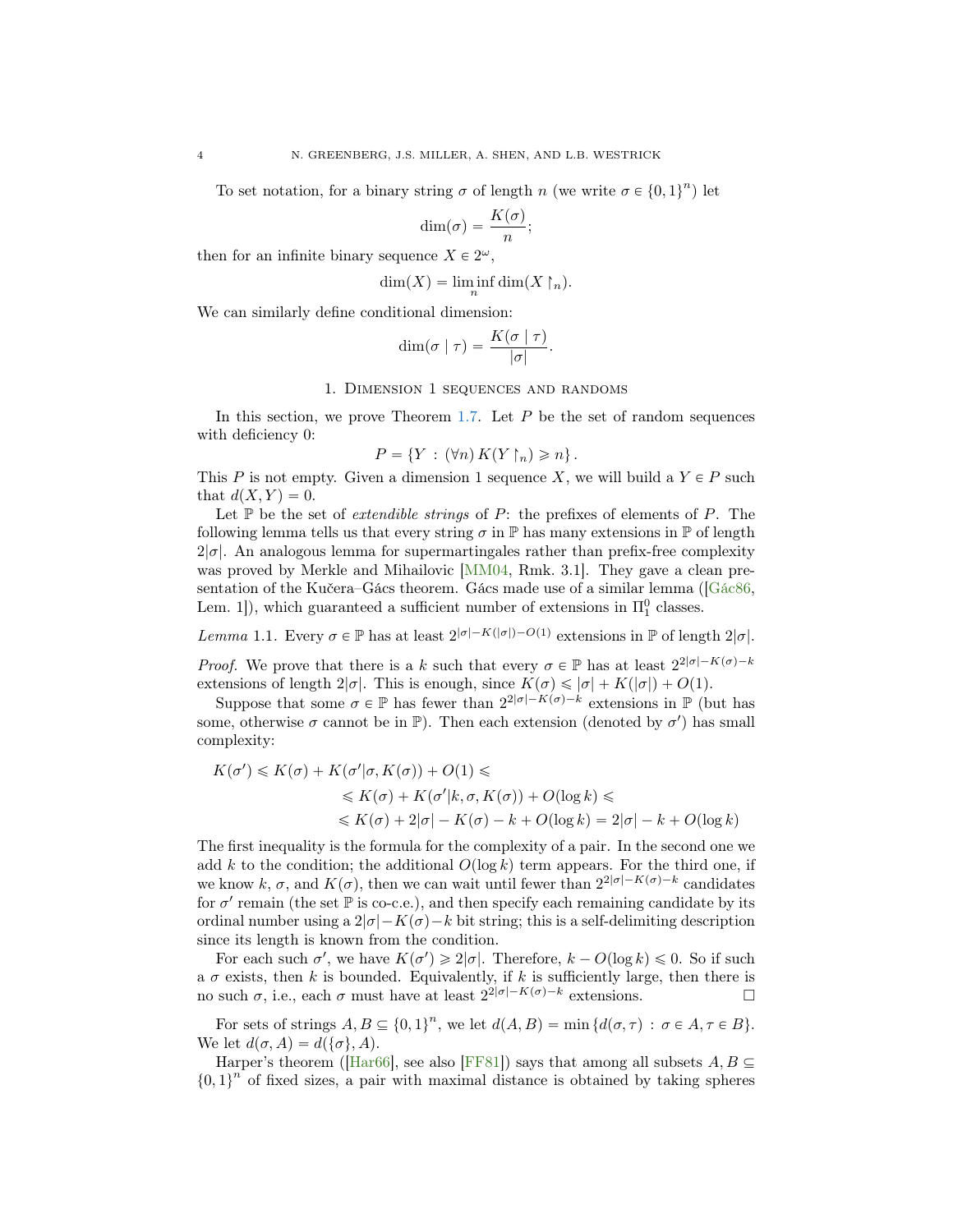with opposite centres of  $0^n$  and  $1^n$ . Here a sphere centred at  $\sigma$  is a set C that (for some k) contains the Hamming ball of radius  $k/n$  centred at  $\sigma$  and is also contained in the ball of radius  $(k + 1)/n$  with the same centre.<sup>[2](#page-4-0)</sup>

**Harper's Theorem.** For any sets  $A, B \subseteq \{0, 1\}^n$ , there are spheres  $\hat{A}, \hat{B}$ , centred at  $0^n$  and  $1^n$  respectively, such that  $|A| = |\hat{A}|$ ,  $|B| = |\hat{B}|$  and  $d(A, B) \le d(\hat{A}, \hat{B})$ .

A first application, useful for us, is the following.

<span id="page-4-1"></span>*Lemma* 1.2. For every  $\varepsilon > 0$  there is a  $q < 1$  such that for any n and any  $A \subseteq \{0, 1\}^n$ of size at least  $2^{nq}$ , there are at most  $2^{nq}$  strings  $\sigma \in \{0,1\}^n$  such that  $d(\sigma, A) > \varepsilon$ . *Proof.* For a given  $A \subseteq \{0, 1\}^n$ , let  $B = \{\sigma \in \{0, 1\}^n : d(\sigma, A) > \varepsilon\}$ . We need to show that A and B cannot both contain at least  $2^{nq}$  elements, for an appropriate choice of q. Note that if  $|A| \geq 2^{nq}$  and  $|B| \geq 2^{nq}$ , where  $q = H(1/2 - \varepsilon/2)$ , then the inner radii of the spheres  $\hat{A}$  and  $\hat{B}$  from Harper's Theorem are at least  $1/2 - \varepsilon/2 - O(1)/n$ , because each sphere is an intermediate set between two balls whose radii differ by  $1/n$ . Therefore,  $d(A, B) \leq \varepsilon + O(1)/n$ . Note that H is strictly increasing on [0, 1/2] and  $H(1/2) = 1$ , so  $q < 1$ .

To get rid of the error term  $O(1)/n$  that appears because of discretisation, we can decrease  $\varepsilon$  in advance. Then the statement is true for all sufficiently large n. To make it true for all  $n$ , we choose  $q$  so close to 1 that the statement is vacuous for small *n*; it is guaranteed if  $2^{nq} > 2^{n} - 1$ .

These tools (Harper's theorem and the entropy bound) were used in [\[BFNV04\]](#page-16-1) to prove results on increasing the Kolmogorov complexity of finite strings by flipping a limited number of bits. As an example of this technique, consider the following "finite version" of Theorem [1.7:](#page-6-0) for any  $\varepsilon > 0$  there is a  $q < 1$  such that for sufficiently large n, for any string  $\sigma \in \{0, 1\}^n$  of dimension at least  $q$  (i.e.,  $K(\sigma) \geq$ nq), there is a random string  $\tau \in \{0,1\}^n$  (i.e.,  $K(\tau) \geqslant n$ ) such that  $d(\sigma,\tau) \leqslant \varepsilon$ . Here is the argument using Lemma [1.2.](#page-4-1) The set of random strings has size at least  $2^{n-1}$ , and is co-c.e.; so once we see that a string  $\sigma$  is one of the fewer than  $2^{qn}$ many strings that are at least  $\varepsilon$ -away from each random string, we can give it a description of length essentially nq.

A naive plan for the infinite version is to repeat this construction for longer and longer consecutive blocks of bits of a given sequence X of dimension 1, finding closer and closer extensions in a  $\Pi_1^0$  class of randoms. This fails because the opponent X can copy the extra information that we pump into  $Y$ , erasing our gains. For example, if X begins with a very large string of 0s, we must begin  $Y$  with a random string to stay in  $P$ . Then  $X$  (which must have dimension 1 eventually) could bring its initial segment complexity as close to  $1/2$  as it likes by copying Y from the beginning onto its upcoming even bits. Then  $Y$  can never take advantage of  $X$ 's complexity to get closer to  $X$ , since that would cause  $Y$  to repeat information. We cannot overcome this problem by taking huge steps (so large that  $X$  runs out of things to copy and must show us new information) because  $X$  can still use a similar strategy to ensure that the density of symmetric difference is large near the beginning of each huge interval, driving up the  $\limsup_n d(X \upharpoonright_n, Y \upharpoonright_n)$  even as we keep  $d(X \upharpoonright_n, Y \upharpoonright_n)$  low for n on the interval boundary.

Our solution is to not do an initial segment construction but rather use compactness to let ourselves change our mind about our initial segment whenever the

<span id="page-4-0"></span><sup>&</sup>lt;sup>2</sup>This is, admittedly, an unusual use of "sphere"; we adopt it from [\[FF81\]](#page-16-3).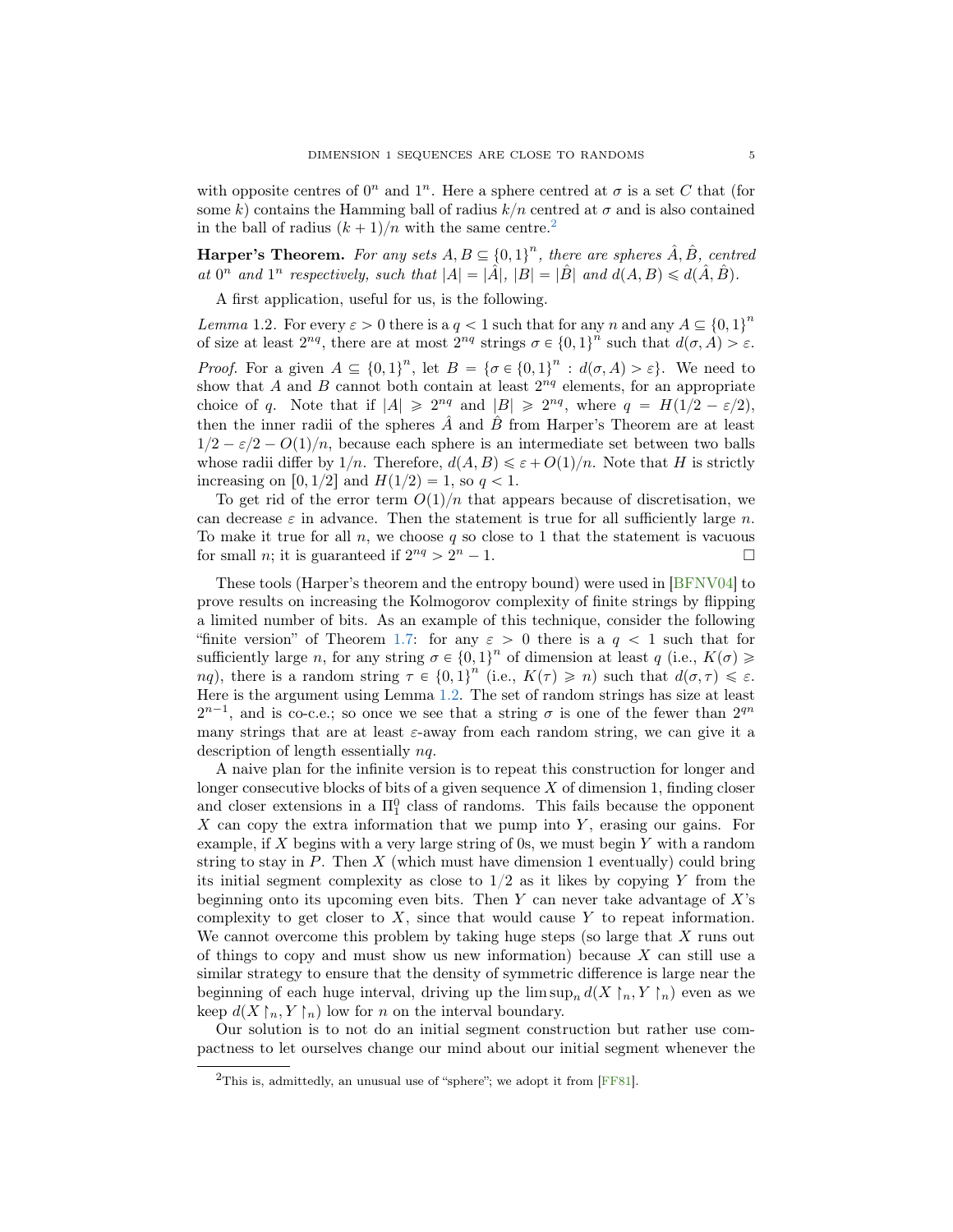opponent seems to take advantage of its extra information. Lemma [1.3](#page-5-0) below shows how to do this.

Let E be the set of all finite sequences  $\bar{\varepsilon} = (\varepsilon_1, \varepsilon_2, \dots, \varepsilon_m)$  such that  $\varepsilon_1 = 1$  and  $\varepsilon_{k+1}$  equals either  $\varepsilon_k$  or  $\varepsilon_k/2$  for all  $k < m$ . For  $m \geq 1$ , binary sequences  $\sigma, \tau$  of length  $2^m$ , and  $\bar{\varepsilon} \in E$  of length m, we write

 $\sigma \sim_{\bar{\varepsilon}} \tau$ 

if for all  $k \in \{1, \ldots, m\},\$ 

$$
d\left(\sigma\upharpoonright_{[2^{k-1},2^k)},\tau\upharpoonright_{[2^{k-1},2^k)}\right)\leqslant\varepsilon_k.
$$

So we compare the second halves of the strings for  $k = m$ , the second quarters for  $k = m - 1$ , and so on. (The 0th bits of  $\sigma$  and  $\tau$  are ignored.)

<span id="page-5-0"></span>Lemma 1.3. For every  $\varepsilon > 0$  there is an  $s < 1$  such that for sufficiently large m, for every  $\bar{\varepsilon} \in E$  of length m, and for all binary strings  $\sigma, \rho$  of length  $2^m$ , if

- (1)  $(\bar{\varepsilon}, \varepsilon) \in E$  (i.e.,  $\varepsilon \in {\varepsilon_m, \varepsilon_m/2}$ ),
- (2) dim $(\rho | \sigma) \geq s$ ,<sup>[3](#page-5-1)</sup> and

(3) there is a  $\tau \in \mathbb{P}$  of length  $2^m$  such that  $\tau \sim_{\tilde{\varepsilon}} \sigma$ ,

then there is a  $\nu \in \mathbb{P}$  of length  $2^{m+1}$  such that  $\nu \sim_{(\bar{\varepsilon}, \varepsilon)} \sigma \rho$ .

Note that the guaranteed  $\nu$  need not be an extension of  $\tau$ .

*Proof.* Let  $n = 2^m$ . For a given  $\sigma$  and  $\bar{\varepsilon}$ , let A be the set of all strings  $\eta \in \{0, 1\}^n$ such that for some  $\hat{\tau} \in \mathbb{P} \cap \{0,1\}^n$  we have  $\hat{\tau} \sim_{\tilde{\varepsilon}} \sigma$  and  $\hat{\tau} \eta \in \mathbb{P}$ . The set A is co-c.e. (given  $\sigma$  and  $\bar{\varepsilon}$ ). Let q be given by Lemma [1.2](#page-4-1) (for  $\varepsilon$ ). Now apply Lemma [1.1](#page-3-0) to any  $\hat{\tau} \in \mathbb{P} \cap \{0, 1\}^n$ : since  $K(n)/n \to 0$  as  $n \to \infty$ , the size of A (and even its part that corresponds to this specific  $\hat{\tau}$ ) is at least  $2^{nq}$  (for sufficiently large m).

Let B be the set of strings  $\pi \in \{0,1\}^n$  such that  $d(\pi, A) \geq \varepsilon$ . The set B is c.e., and Lemma [1.2](#page-4-1) guarantees that the size of  $B$  is at most  $2^{nq}$ . This implies that each string in B can be given a description (conditioned on  $\sigma$ ) of length  $nq + m + O(1)$ bits; m bits are used to specify  $\bar{\varepsilon}$ . Set  $s > q$ . Then since  $m = \log n$ , for sufficiently large m we have dim $(\pi | \sigma) < s$  for all  $\pi \in B$ . So  $\rho \notin B$ . This means that there is some  $\eta \in A$  such that  $d(\eta, \rho) \leq \varepsilon$ . Let  $\hat{\tau}$  witness that  $\eta \in A$ . Then  $\nu = \hat{\tau}\eta$  is as required.

We finish our preparation with three easy observations.

<span id="page-5-3"></span>*Lemma* 1.4. Let  $X, Y \in 2^{\omega}$  and suppose that

$$
\lim_{m \to \infty} d(X \restriction_{[2^{m-1}, 2^m)}, Y \restriction_{[2^{m-1}, 2^m)}) = 0.
$$

Then  $d(X, Y) = 0$ .

<span id="page-5-4"></span>Lemma 1.5. Let  $X \in 2^{\omega}$  and suppose that  $\dim(X) = 1$ . Then

$$
\lim_{m \to \infty} \frac{K(X \mid 2^m, 2^{m+1}) | X \mid 2^m)}{2^m} = 1.
$$

Proof. The complexity of pairs formula shows that

$$
K(X \upharpoonright_{2^{m+1}}) = K(X \upharpoonright_{2^m}) + K(X \upharpoonright_{[2^m, 2^{m+1})} | X \upharpoonright_{2^m}) + o(2^m);
$$

the sum can be (almost) maximal only if both terms are (almost) maximal.  $\square$ 

<span id="page-5-2"></span>Lemma 1.6. If 
$$
d(X, Y) = 0
$$
, then  $dim(X) = dim(Y)$ .

<span id="page-5-1"></span><sup>&</sup>lt;sup>3</sup>Recall that dim $(\rho | \sigma) = K(\rho | \sigma)/|\rho|.$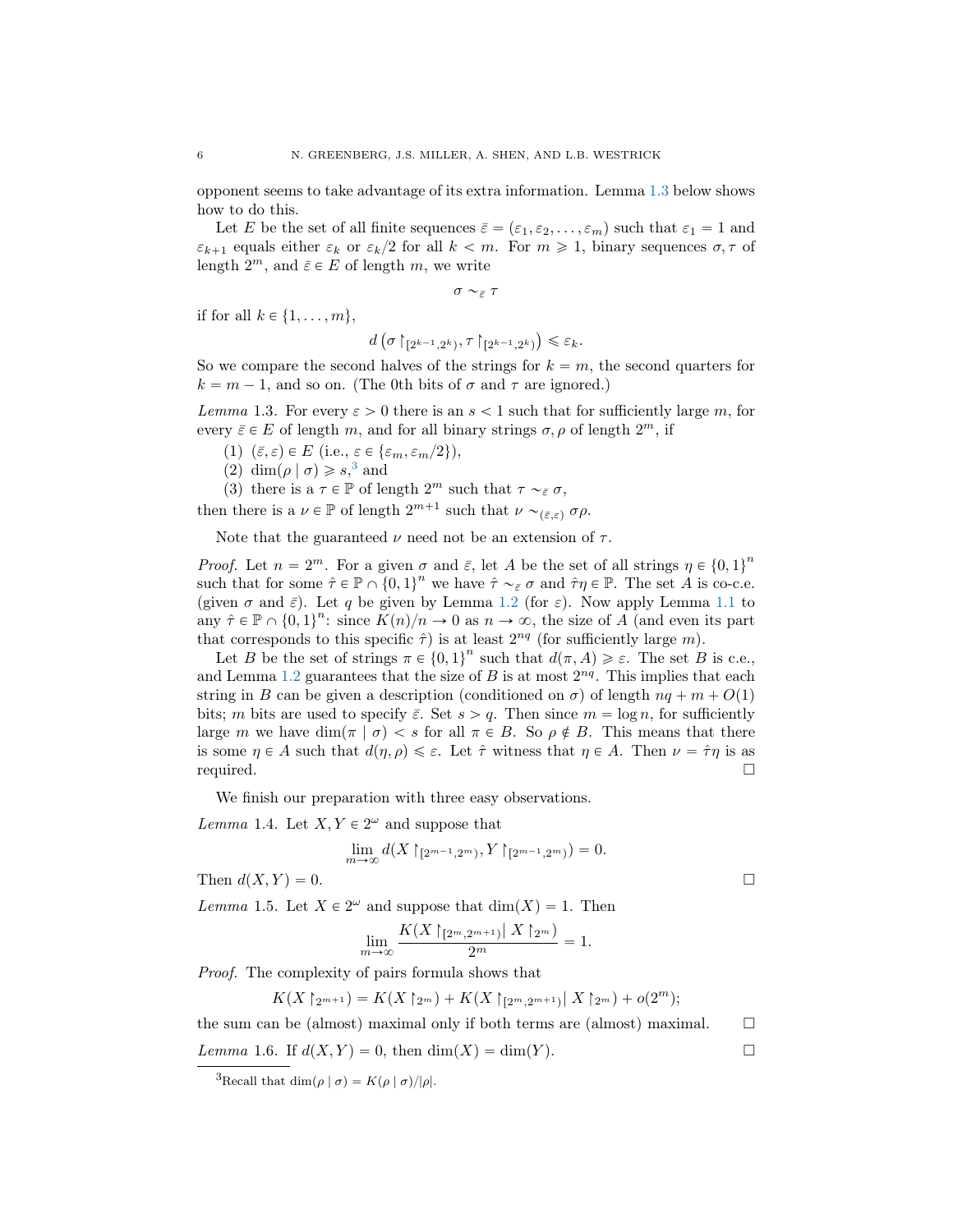<span id="page-6-0"></span>**Theorem 1.7.** Let  $X \in 2^{\omega}$ . Then  $\dim(X) = 1$  if and only if there is a ML random  $Y \in 2^{\omega}$  such that  $d(X, Y) = 0$ .

Proof. One direction is immediate from Lemma [1.6.](#page-5-2) For the other direction, assume that  $\dim(X) = 1$ . Let

$$
s_m = \dim(X \restriction_{[2^m, 2^{m+1})} | X \restriction_{2^m}).
$$

Define an infinite sequence  $\bar{\varepsilon} = (\varepsilon_1, \varepsilon_2, \dots)$  such that:

- $\varepsilon_1 = 1$  and  $\varepsilon_{k+1} \in {\varepsilon_k, \varepsilon_k/2}$  for all k,
- $\bullet$  lim $_{k\to\infty} \varepsilon_k = 0$ , and
- for all m, the triple  $\varepsilon_m$ ,  $s_m$ , m satisfies the conclusion of Lemma [1.3](#page-5-0) (so if  $s_m$  slowly converges to 1, we need a sequence  $\varepsilon_m$  that slowly converges to 0).

We then let

$$
Q_m = \left\{ \nu \in \mathbb{P} \cap \left\{0,1\right\}^{2^m} : \nu \sim_{(\varepsilon_1,\dots,\varepsilon_m)} X \upharpoonright_{2^m} \right\}.
$$

By induction, Lemma [1.3](#page-5-0) shows that for all  $m$  the set  $Q_m$  is nonempty. Note also that all elements of  $Q_m$  have a prefix from  $Q_{m-1}$ . By compactness, there is a  $Y \in P$ such that  $Y \upharpoonright_{2^m} \in Q_m$  for all m. By Lemma [1.4,](#page-5-3) such Y is as required.

## 2. Dimension s sequences and randoms

<span id="page-6-1"></span>In this section, we look at the distance between dimension s sequences and two kinds of randoms. We consider first the density of symmetric difference required to change a sequence of dimension  $s$  into a ML random. Extending that argument, we then show that every sequence of dimension  $s$  is coarsely similar to a weakly s-random.

# <span id="page-6-2"></span>**Theorem 2.1.** For every  $X \in 2^{\omega}$  there is a ML-random sequence Y such that  $d(X, Y) \leq 1/2 - H^{-1}(\dim(X)).$

In the introduction we saw that Theorem [2.1](#page-6-2) is optimal by considering the case when X is a Bernoulli  $H^{-1}(s)$ -random sequence.

The proof of Theorem [2.1](#page-6-2) requires several modifications to the work we did in the previous section. For one thing, Lemma [1.4](#page-5-3) fails to generalize, as a positive upper density of  $X\Delta Y$  may be greater partway through these intervals than at their boundaries. This could be improved by shortening the intervals. On the other hand, to make something like Lemma [1.5](#page-5-4) true for dimension s we would need to increase the size of the intervals; shortening them only makes it fail even worse. The solution is to go ahead and shorten the intervals, but instead of trying to approach a given target symmetric distance slowly and directly, we let the local symmetric difference rise and fall in accordance with the rise and fall of the conditional complexity of each new chunk. Then a convexity argument will let us conclude that the distance between  $X$  and  $Y$  is small enough.

Letting the size of the intervals grow quadratically achieves a happy medium. In this and all following constructions, the j<sup>th</sup> chunk has size  $j^2$  and the first j chunks have concatenated length of  $n_j := \sum_{i < j} i^2$ , so that  $n_j + j^2 = n_{j+1}$ . There was plenty of freedom in choice of chunk growth rate, but we must choose something satisfying these conditions: We need  $n_{j+1} - n_j \ll n_j$  so that the impact of new chunks on the density of symmetric difference and effective dimension goes to zero in the limit. And although we could get away with somewhat less, we also want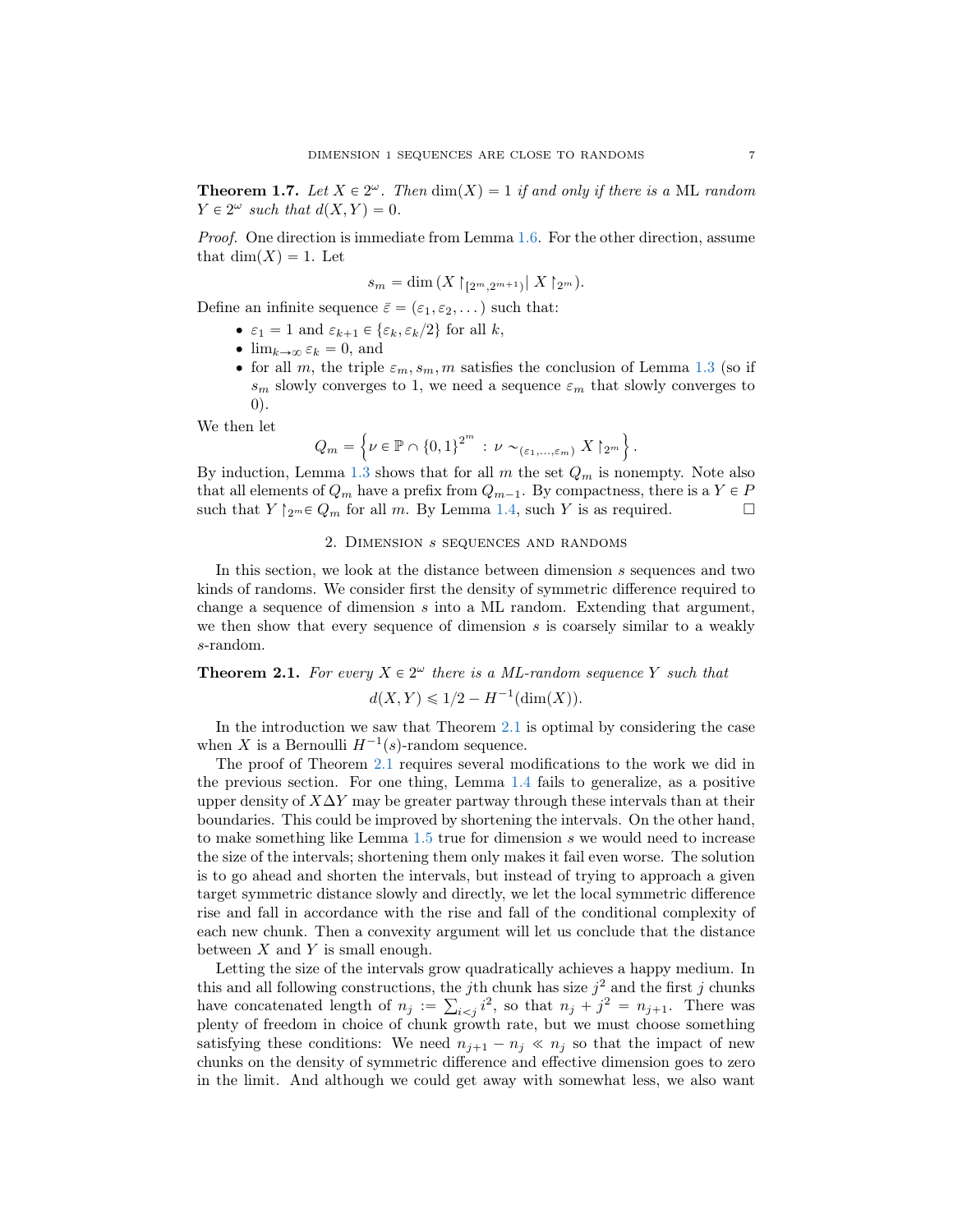$j \log j \ll n_{j+1} - n_j$  in order to have room to fit a description of  $\overline{\delta}$ , which we define next.

To replace the set E of descending sequences of  $\varepsilon_i$ , we use the set D of finite sequences  $\overline{\delta} = (\delta_1, \ldots, \delta_m)$  such that each  $\delta_j$  is a fraction of the form  $k/j$  for some positive integer  $k \leq j$ . As before, we write  $\sigma \sim_{\overline{\delta}} \tau$  if for each j,

$$
d(\sigma \upharpoonright_{[n_j, n_{j+1})}, \tau \upharpoonright_{[n_j, n_{j+1})}) < \delta_j.
$$

By Theorem  $1.7$ , it suffices to construct Y of effective dimension 1. So instead of staying inside a tree of randoms, in this and all following constructions we stay in trees of the following type.

Given a sequence  $\bar{t}$  of numbers in the unit interval, let

$$
P_{\bar{t}} = \{ Y : (\forall i) \dim(Y \mid_{[n_i, n_{i+1})} | Y \mid_{n_i}) \geq t_i \}.
$$

Let  $\mathbb{P}_{\bar{t}}$  denote the set of initial segments of  $P_{\bar{t}}$ . For this first argument, we let  $\bar{t}$  be  $\overline{1}$ , the sequence of all 1s. By Lemma [2.4](#page-7-0) below, if  $Y \in P_{\overline{1}}$ , then  $\dim(Y) = 1$ .

The following lemma plays the role of Lemma [1.2](#page-4-1) and Lemma [1.3.](#page-5-0)

<span id="page-7-1"></span>Lemma 2.2. For every  $\varepsilon > 0$ , there is an N such that for every  $j \ge N$ ,  $\sigma \in \{0, 1\}^{n_j}$ ,  $\rho \in \{0,1\}^{j^2}, \bar{\delta} \in D$ , and  $\delta = k/j$ , if  $\delta > \varepsilon$  and

(1) dim $(\rho | \sigma) \geq H(1/2 + \varepsilon - \delta)$  and

(2) 
$$
\sigma \sim_{\overline{\delta}} \tau
$$
 for some  $\tau \in \mathbb{P}_{\overline{1}}$ ,

then there is a  $\nu \in \mathbb{P}_{\bar{1}}$  such that  $\sigma \rho \sim_{(\bar{\delta},\delta)} \nu$ .

*Proof.* The sets  $A$  and  $B$  are defined the same as in the proof of Lemma [1.3:](#page-5-0)

$$
A = \{ \eta \in \{0,1\}^{j^2} : \exists \hat{\tau} \in \mathbb{P}_{\bar{1}} \; (\hat{\tau} \sim_{\bar{\delta}} \sigma \text{ and } \hat{\tau} \eta \in \mathbb{P}_{\bar{1}}) \},
$$

and  $B = {\pi \in {0,1}^j}^2 : d(\pi, A) \ge \delta}.$  Now use Harper's Theorem to show that because  $|A| > 2^{j^2-1}$ , we have  $\log |B| \le H(1/2-\delta)j^2$ . Therefore, relative to  $\sigma$ , codes for elements of B can be given which have length  $H(1/2 - \delta)j^2 + O(j \log j)$ , where  $O(j \log j)$  bits are used to describe  $\delta$ . The difference  $H(1/2 + \varepsilon - \delta) - H(1/2 - \delta)$  is bounded away from zero by a fixed amount that does not depend on  $\delta$ . Therefore, there is an N large enough that codes for elements of B are shorter than  $H(1/2 +$  $(\varepsilon - \delta) j^2$ , where the choice of N does not depend on  $\delta$ .

In the construction itself, we define an infinite sequence  $(\varepsilon_1, \varepsilon_2, \dots)$  so that  $\varepsilon_i \to 0$ and  $N = i$  witnesses Lemma [2.2](#page-7-1) for  $\varepsilon_i$ . Then we define

$$
(1) \t\t s_j = \dim(X \upharpoonright_{[n_j, n_{j+1})} | X \upharpoonright_{n_j})
$$

and finally  $\delta_j = 1/2 + \varepsilon_j - H^{-1}(s_j) + O(1/j)$  to obtain the sequence  $(\delta_1, \delta_2, \dots)$  to be used for the definition of  $Q_j$  and the proof that the  $Q_j$  are nonempty. This produces  $Y \in P_{\bar{1}}$  with  $X \sim_{\bar{\delta}} Y$ . It remains only to examine the relationship between the  $s_j$ , the  $\delta_j$ , dim $(X)$ , and  $d(X, Y)$  for  $X \sim_{\overline{\delta}} Y$ . The following variations on Lemma [1.4](#page-5-3) and Lemma [1.5](#page-5-4) are well-known.

<span id="page-7-3"></span>Lemma 2.3. For  $X, Y \in 2^{\omega}$ , letting  $\delta_i = d(X \mid_{[n_i, n_{i+1})}, Y \mid_{[n_i, n_{i+1})})$ ,

<span id="page-7-2"></span>
$$
d(X,Y) = \limsup_{j \to \infty} \frac{1}{n_j} \sum_{i=1}^{j-1} \delta_i i^2.
$$

<span id="page-7-0"></span>*Proof.* Since  $n_j$  grows slowly enough, both are equal to  $\limsup_{j\to\infty} d(X\upharpoonright_{n_j}, Y\upharpoonright_{n_j})$ .  $\square$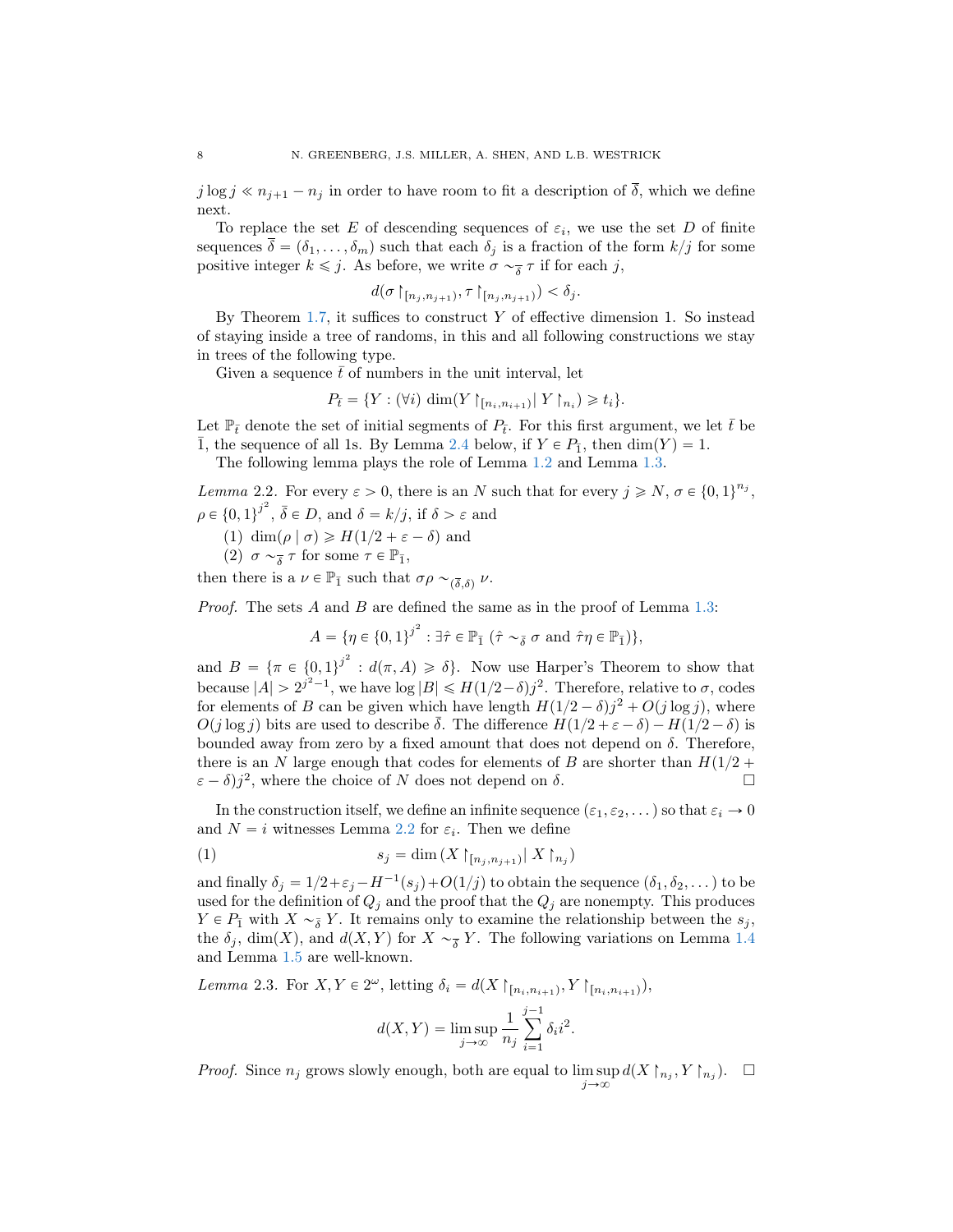Lemma 2.4. For  $X \in 2^{\omega}$ , letting  $s_j$  be defined as in [\(1\)](#page-7-2),

$$
\dim(X) = \liminf_{j \to \infty} \frac{1}{n_j} \sum_{i=1}^{j-1} s_i i^2.
$$

*Proof.* Since  $n_i$  grows slowly enough, it suffices to show

$$
K(\sigma) = \sum_{i=1}^{j-1} s_i i^2 + o(n_j)
$$

considering only  $\sigma$  of length  $n_i$ . One direction is immediate; the other uses j applications of symmetry of information and the fact that  $j \log j \ll n_i$  (since we condition only on X  $\mid_{n_j}$  and not its code, each application of symmetry of information introduces an error of up to  $\log n_j \approx \log j$ .

In our case, with  $X \sim_{\overline{\delta}} Y$ , we have

$$
\delta_i = 1/2 + \varepsilon_i - H^{-1}(s_i) \ge d(X \restriction_{[n_i, n_{i+1})}, Y \restriction_{[n_i, n_{i+1})}).
$$

so

$$
d(X,Y) \le \limsup_{j \to \infty} \frac{1}{n_j} \sum_{i=1}^{j-1} \delta_i i^2 = \limsup_{j \to \infty} \frac{1}{n_j} \sum_{i=1}^{j-1} (1/2 - H^{-1}(s_i)) i^2
$$

because  $\varepsilon_i \to 0$ . By Lemma [2.4](#page-7-0) and the concavity of  $1/2 - H^{-1}(x)$ , this is bounded by  $1/2 - H^{-1}(\dim(X))$ , as required. This finishes the proof of Theorem [2.1.](#page-6-2)

This method can be extended to answer a question that was suggested to us by M. Soskova. Recall that a sequence  $X$  is called weakly s-random if it satisfies  $K(X \restriction_n) \geqslant sn - O(1).$ 

<span id="page-8-0"></span>Theorem 2.5. Every sequence of effective Hausdorff dimension s is coarsely equivalent to a weakly s-random.

Simply staying in a tree of s-randoms (direct generalization of Theorem [1.7\)](#page-6-0) does not provide a strong enough lower bound on the number of possible extensions to use Harper's theorem, since we now need for more than half of the possible strings of a certain length to be available at each stage. To ensure this, we instead require our constructed sequence to buffer its complexity above the level needed to be s-random. Such a strategy was not a possibility in the 1-random case.

In the case of finite strings, Harper's Theorem can be used to show, essentially, that if x is a string of dimension s, then by changing it on  $\varepsilon$  fraction of its bits, its dimension can be increased to

$$
M(s,\varepsilon) := H(\min(1/2, H^{-1}(s) + \varepsilon)).
$$

We adapt the standard method to prove the following lemma, Case 2 of which is identical to Lemma [2.2.](#page-7-1)

<span id="page-8-1"></span>Lemma 2.6. For all  $\varepsilon$ , there is an N such that for all  $j \ge N$ , all  $\sigma \in \{0,1\}^{n_j}$  and  $\rho \in \{0,1\}^{j^2}$ , all  $\bar{\delta} \in D, \bar{t} \in D$  of length j, and all  $\delta$ , if

- (1)  $(\bar{\delta}, \delta) \in D$  and  $\delta \geq \varepsilon$  and
- (2) there is a  $\tau \in \mathbb{P}_{\bar{t}}$  with  $\tau \sim_{\bar{\delta}} \sigma$ ,

then, letting  $s = \dim(\rho \mid \sigma)$  and  $t = M(s, \delta - \varepsilon) + O(\frac{1}{j})$ , there is a  $\nu \in \mathbb{P}_{(\bar{t},t)}$  with  $\nu \sim_{(\bar{\delta},\delta)} \sigma \rho.$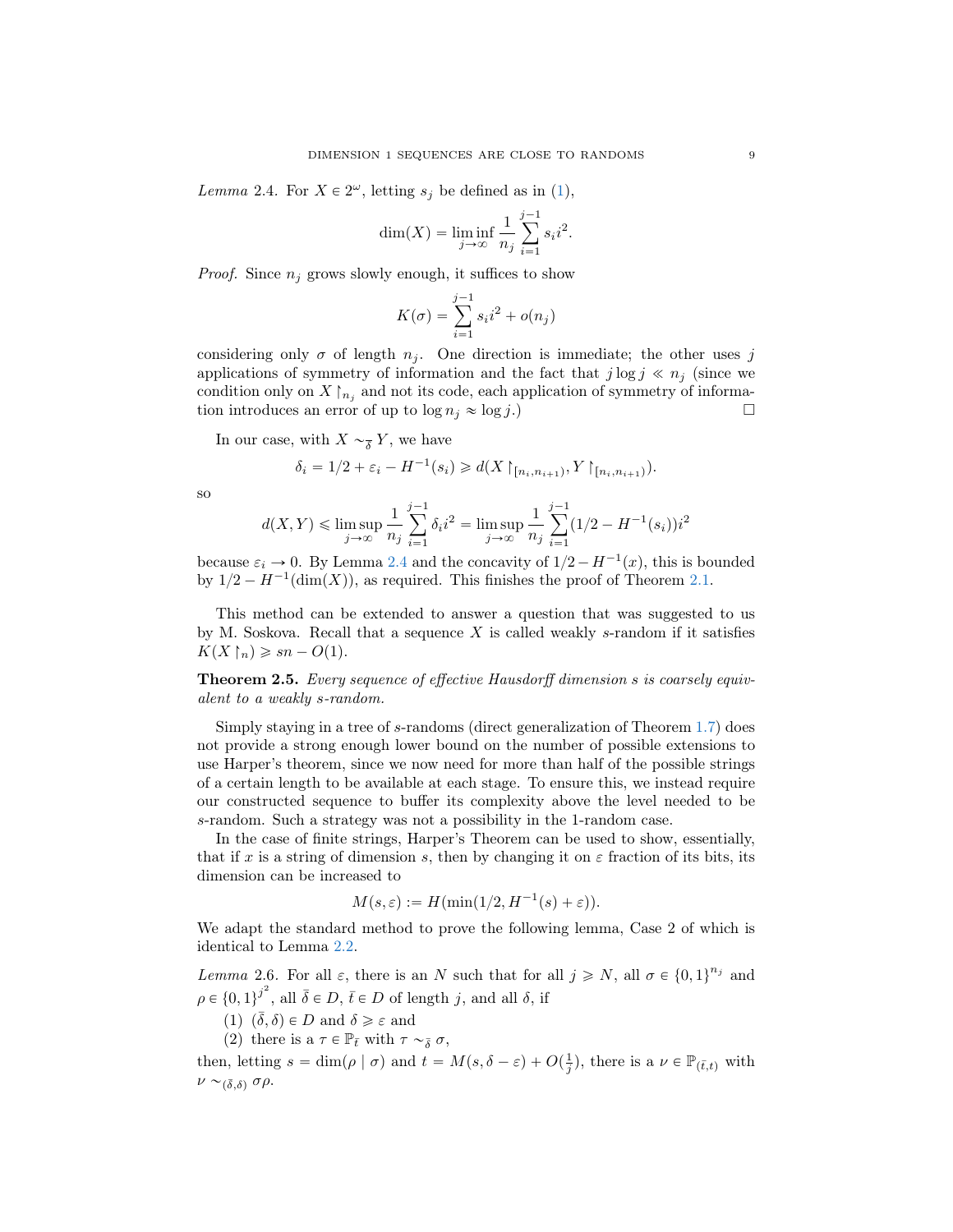Proof. Like before, let

<span id="page-9-0"></span>
$$
A = \{ \eta \in \{0,1\}^{j^2} : \exists \hat{\tau} \sim_{\bar{\delta}} \sigma \ (\hat{\tau} \eta \in \mathbb{P}_{(\bar{t},t)}) \}
$$

and  $B = {\pi \in {0, 1}^j}^2 : d(\pi, A) \ge \delta}.$ 

**Case 1.** Suppose that  $0 \le s \le H(1/2 - \delta - \varepsilon/2)$ . The upper bound is chosen so that t is bounded below 1 for s in this interval. Since  $\tau$  exists, by considering only extensions of it, we can bound  $|A| > 2^{j^2} - 2^{tj^2}$ . Letting  $q = M(s, \delta - \varepsilon + \varepsilon/4)$  (note this q is chosen so that  $t < q < 1$ ), for sufficiently large j we have

(2) 
$$
|A| > 2^{j^2} - V(j^2, H^{-1}(q)),
$$

where  $V(n,r)$  is the size of a sphere of radius rn in  $2<sup>n</sup>$  (this uses the lower bound for  $V(n,r)$  mentioned in the introduction). How large j has to be for this bound to hold depends on the size of  $q - t$ , which in general varies with s and  $\delta$ . But since  $q > t$  for all  $s, \delta$  with  $\varepsilon \leq \delta \leq 1$  and s in the closed interval associated to this case, compactness allows us to bound  $q - t$  away from 0 by a quantity that depends only on  $\varepsilon$ . Assuming j is large enough for [\(2\)](#page-9-0) to hold, Harper's Theorem tells us that

$$
\log |B| \le H(H^{-1}(q) - \delta)j^2 = H(H^{-1}(s) - \varepsilon + \varepsilon/4)j^2
$$

so B is either empty, or everything in B can be compressed (relative to  $\sigma$ ) to length  $H(H^{-1}(s) - 3\varepsilon/4)j^2 + O(j \log j)$ , (where the  $O(j \log j)$  is enough to code the parameters  $\bar{\delta}$  and  $\bar{t}$  needed to define B as a c.e. set), and for large enough j the code length is less than  $sj^2$ . How large j has to be depends on the difference  $s - H(H^{-1}(s) - 3\varepsilon/4)$ , but this can again be bounded in a way that depends only on  $\varepsilon$ . So for sufficiently large j, if the conditions are satisfied, then  $\rho \notin B$ , and the lemma holds.

**Case 2.** Suppose that  $H(1/2 - \delta + \varepsilon/2) \le s \le 1$ . Because  $\tau$  exists,  $|A| \ge$  $2^{j^2-1}$ , so  $\log |B| \le H(1/2 - \delta)j^2$  (this is true regardless of the choice of s). Either B is empty, or this allows the construction of a similar code, with the needed largeness of j determined by  $s - H(1/2 - \delta)$ , which is bounded away from 0 by  $H(1/2 - \delta + \varepsilon/2) - H(1/2 - \delta)$  for all  $s \ge H(1/2 - \delta + \varepsilon/2)$ . For  $\delta \in [\varepsilon, 1/2],$ this bound is strictly positive, so by compactness there is a uniform lower bound depending only on  $\varepsilon$ .

Choosing N large enough that  $j \geq N$  works for both cases finishes the proof.  $\Box$ 

Now given an X with  $\dim(X) = s$ , define the sequence  $s_j$  as in [\(1\)](#page-7-2). Suppose also that an infinite sequence  $\bar{\varepsilon} \to 0$  is given, decreasing slowly enough that  $N = i$ satisfies the previous lemma for  $\varepsilon_i$ . Define the infinite sequence  $\bar{\delta}$  by  $\delta_i = 2\varepsilon_i$ , and define  $\bar{t}$  by letting  $t_j$  be  $M(s_j, \delta_j - \varepsilon_j) = M(s_j, \varepsilon_j)$  rounded up to the nearest rational with denominator  $j$ . The previous lemma together with the usual compactness argument provides a sequence  $Y \in P_t$  with  $d(X, Y) = 0$  and thus dim $(Y) = s$ . We claim that by that by appropriately slow choice of  $\bar{\varepsilon}$ , we can guarantee that Y comes out weakly s-random.

The idea is that while  $\varepsilon$  is held fixed above 0, by changing  $\varepsilon$  fraction of each new chunk, we make Y behave like a sequence of dimension strictly greater than s for as long as we like. This allows the production and maintenance of a buffer of extra complexity which is used to smooth out the bumps in our construction the logarithmic factors from the use of the complexity of pairs formula and the possibility for a mid-chunk decrease in the complexity of Y .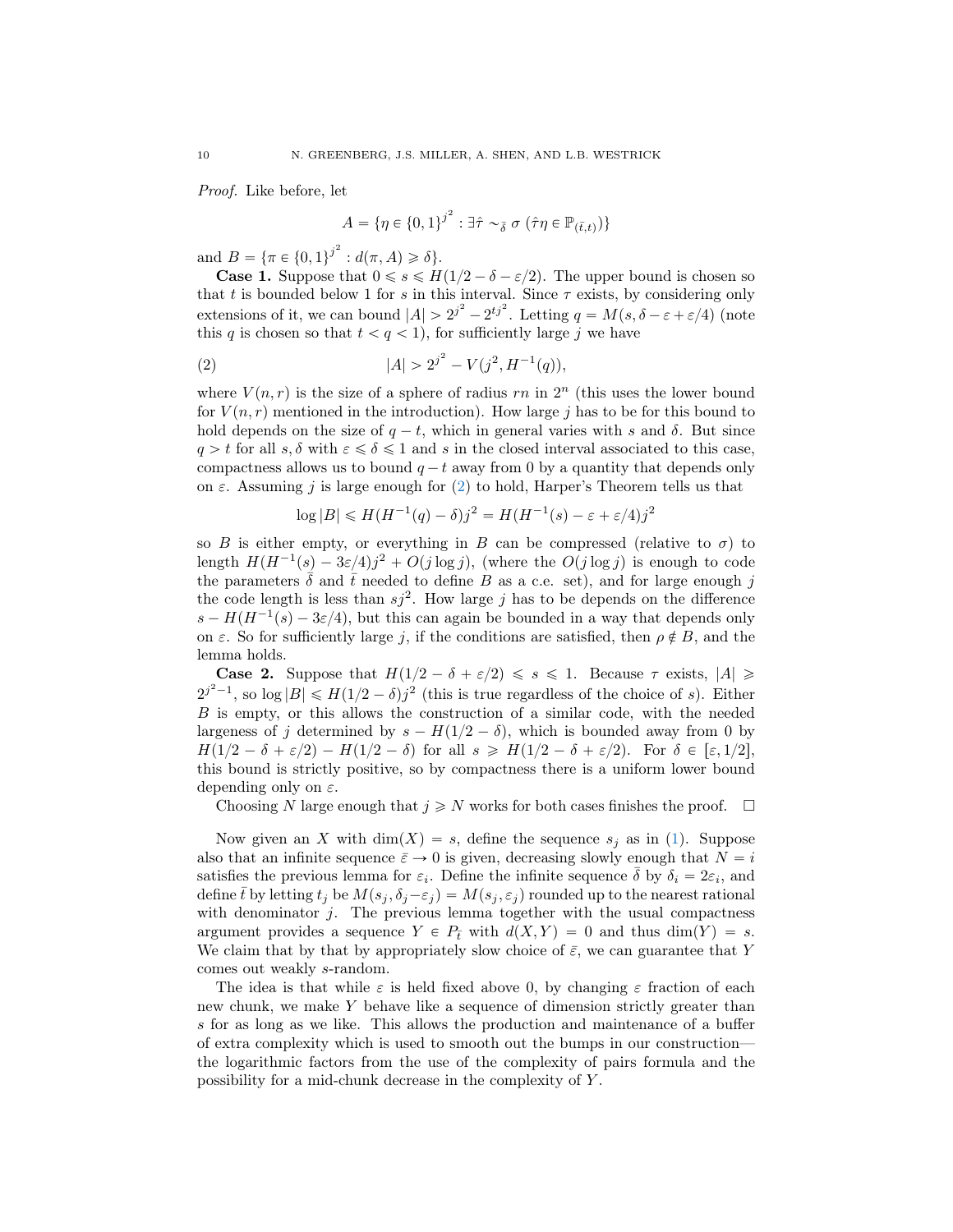Specifically, using the complexity of pairs formula repeatedly, and considering worst case mid-chunk complexities, we have

$$
K(Y \upharpoonright_{n_j+k}) \geq \sum_{i=0}^j t_i i^2 - O(j \log j)
$$

where  $k < j^2$ . So Y will be s-random if we can arrange that eventually

$$
\sum_{i=0}^{j} t_i i^2 - O(j \log j) > s(n_j + j^2),
$$

<span id="page-10-1"></span>which is what the next lemma guarantees.

Lemma 2.7. For any constant c and any infinite sequence  $\bar{s} \in D$ , let

$$
s = \liminf_{j \to \infty} \frac{1}{n_j} \sum_{i=0}^{j} s_i i^2.
$$

Then there is an infinite  $\bar{\varepsilon} \in E$  with  $\varepsilon_i \to 0$ , and a constant b, such that for all j,

$$
\sum_{i=0}^{j} M(s_i, \varepsilon_i) i^2 - c j^2 > s n_j - b.
$$

*Proof.* Observe that for any fixed  $\varepsilon$ , there is a  $d > 0$  such that

$$
M(x,\varepsilon) \geq d + (1-d)x.
$$

(On the closed interval  $[0, H(1/2 - \varepsilon)], M(x, \varepsilon) > x$ , so by compactness, on this interval  $M(x, \varepsilon) > x + d$  for some d. Outside this interval,  $M(x, \varepsilon) = 1$ .) By this bound,

$$
\sum_{i=1}^{j} M(s_i, \varepsilon) i^2 \geq d n_j + (1 - d) \sum_{i=0}^{j} s_i i^2.
$$

Since  $s < 1$ , there is a  $\delta$  such that  $d + (1 - d)(s - \delta) > s + \delta$ . So for large enough N, we have for each  $j > N$ ,

$$
\sum_{i=1}^{j} M(s_i, \varepsilon) i^2 \geq d n_j + (1 - d)(s - \delta) n_j > (s + \delta) n_j > s n_j + c j^2.
$$

All this was done for fixed  $\varepsilon$ , so rename this N as  $N_{\varepsilon}$ . The sequence we want is defined by letting  $\varepsilon_0 = 1$ , and then let  $\varepsilon_j = \varepsilon_{j-1}/2$  if  $j > N_{\varepsilon_{j-1}/2}$ , and otherwise  $\varepsilon_j = \varepsilon_{j-1}$ . The constant b is chosen to absorb any irregularity that occurs for  $j \leq N_1$ .

Setting c large enough, choosing  $\bar{\varepsilon}$  according to Lemma [2.7,](#page-10-1) and constructing Y using  $\bar{\varepsilon}$  with Lemma [2.6](#page-8-1) produces a Y which is coarsely similar to X and with  $K(Y \nmid_n) > sn - b$ . This completes the proof of Theorem [2.5.](#page-8-0)

# 3. Intermezzo: decreasing dimension

In the next section, we will generalise Theorem  $2.1$  to increasing dimension from  $s$ to some  $t < 1$ . Now we discuss decreasing dimension. As discussed in the introduction, in one case we can meet the following naive bound.

<span id="page-10-0"></span>Proposition 3.1. For any  $X, Y \in 2^{\omega}$ ,

$$
|\dim(Y) - \dim(X)| \le H(d(X, Y)).
$$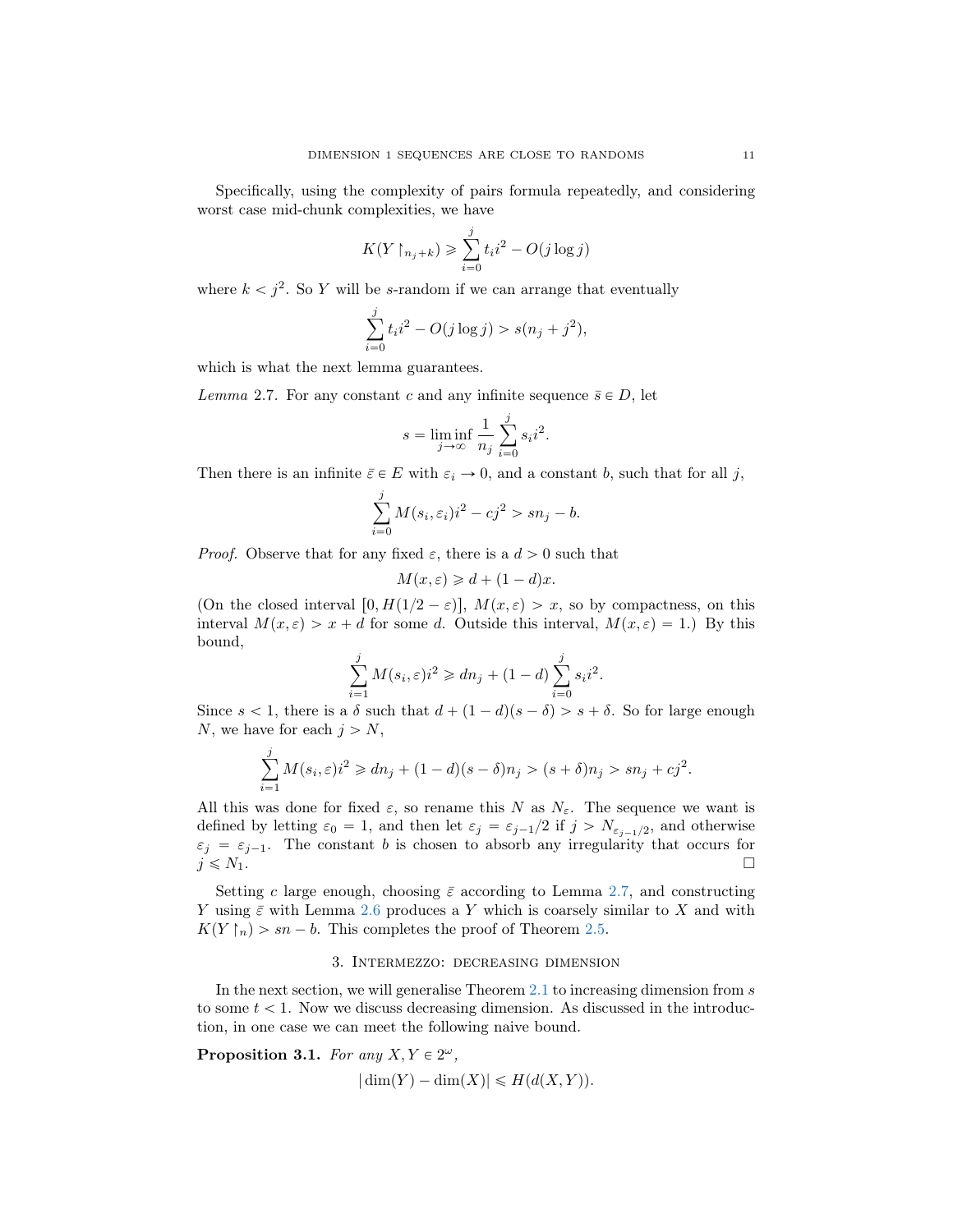*Proof.* Let  $s = \dim(X)$  and  $\delta = H(d(X, Y))$ . For infinitely many n we have  $K(Y \restriction_n) \leqslant (s + \varepsilon)n + H(\delta + \varepsilon)n + O(\log n)$ , where  $\varepsilon$  is arbitrary. The first term comes from the inequality  $K(X \restriction_n) \leqslant (s + \varepsilon)n$  which holds infinitely often. The second term comes from a description of the symmetric difference  $X \upharpoonright_n \Delta Y \upharpoonright_n$ , using the fact that eventually  $d(X \rvert_n, Y \rvert_n) < \delta + \varepsilon$  to bound the number of possible symmetric differences to  $2^{nH(\delta+\varepsilon)}$ .

Therefore, if  $\dim(Y) = 1$  and  $\dim(X) = s$ , then  $d(X, Y) \ge H^{-1}(1-s)$ . We show that in this case, the bound is tight. This will be based on the finite case:

<span id="page-11-2"></span>Lemma 3.2. For any string y of length n and a given radius r, there is a string x in  $B(y, r)$  with dim $(x) \leq 1 - H(r) + O(\log n/n)$ .

Lemma [3.2](#page-11-2) can be proved using tools from the Vereshchagin-Vitányi theory [\[VV10\]](#page-17-17), which is surveyed in [\[VSar\]](#page-17-18). This is essentially the first part of Theorem 8 of [\[VSar\]](#page-17-18), modified using the following facts. First, the class of Hamming balls satisfies the conditions of Theorem 8 (see [\[VSar,](#page-17-18) Proposition 28]). Second, if  $V(n,r)$ is the size of a Hamming ball of radius r contained in  $2^n$ , then  $log(V(n,r))$  =  $H(r)n \pm O(\log n)$  (see [\[VSar,](#page-17-18) Remark 11]). Finally, the complexity of a Hamming ball is within  $O(\log n)$  of the complexity of its center.

Another way to obtain Lemma [3.2](#page-11-2) is by considering covering Hamming space by balls. For any n and  $r \in (0, 1/2)$ , let  $\kappa(n, r)$  be the smallest cardinality of a set  $C \subseteq \{0, 1\}^n$  such that  $\{0, 1\}^n = \bigcup_{x \in C} B(x, r)$ . Delsarte and Piret ([\[DP86\]](#page-16-4), see [\[CHLL97,](#page-16-5) Thm.12.1.2]) showed that

$$
\kappa(n,r) < 1 + n2^n \ln 2/V(n,r),
$$

where recall from the introduction that  $V(n, r)$  is the size of the Hamming space of radius r. As mentioned above,  $\log V(n,r) \geq H(r)n - O(\log n)$  (for fixed r), whence

$$
\log(\kappa(n,r)) \leq (1 - H(r))n + O(\log n);
$$

Lemma [3.2](#page-11-2) follows by finding a witness for  $\kappa(n,r)$  and giving appropriately short descriptions to all the strings in that witness.

Now the counterpart to Proposition [3.1](#page-10-0) follows.

<span id="page-11-0"></span>**Theorem 3.3.** For any  $Y \in 2^{\omega}$  there is some  $X \in 2^{\omega}$  such that  $\dim(X) \leq s$  and  $d(X, Y) \le H^{-1}(1 - s).$ 

Note that if Y is random, then it must be the case that  $\dim(X) = s$ .

*Proof.* Let  $\delta = H^{-1}(1-s)$ . Given any Y, we build X by initial segments. Split Y into chunks by cutting it at the locations  $n_i$  as before. By Lemma [3.2,](#page-11-2) for each chunk y from Y, find a chunk x in  $B(y, \delta)$  with  $\dim(x) \leq s + O(\log n/n)$ , where  $n = |y|$ , and append it to X. Then  $d(X, Y) \le \delta$ , and  $dim(X) \le s$ , because each chunk satisfies these (with  $O(\frac{\log n}{n})$  error in the latter case), and Lemma [2.3](#page-7-3) and Lemma [2.4](#page-7-0) apply.  $\Box$ 

On the other hand, Proposition [3.1](#page-10-0) is not always optimal. This can be demonstrated with a simple error correcting code.

<span id="page-11-1"></span>**Proposition 3.4.** There is a sequence  $Y \in 2^{\omega}$  of dimension  $1/2$  such that  $\dim(X)$ 0 for all X with  $d(X, Y) \leq H^{-1}(1/2)$ .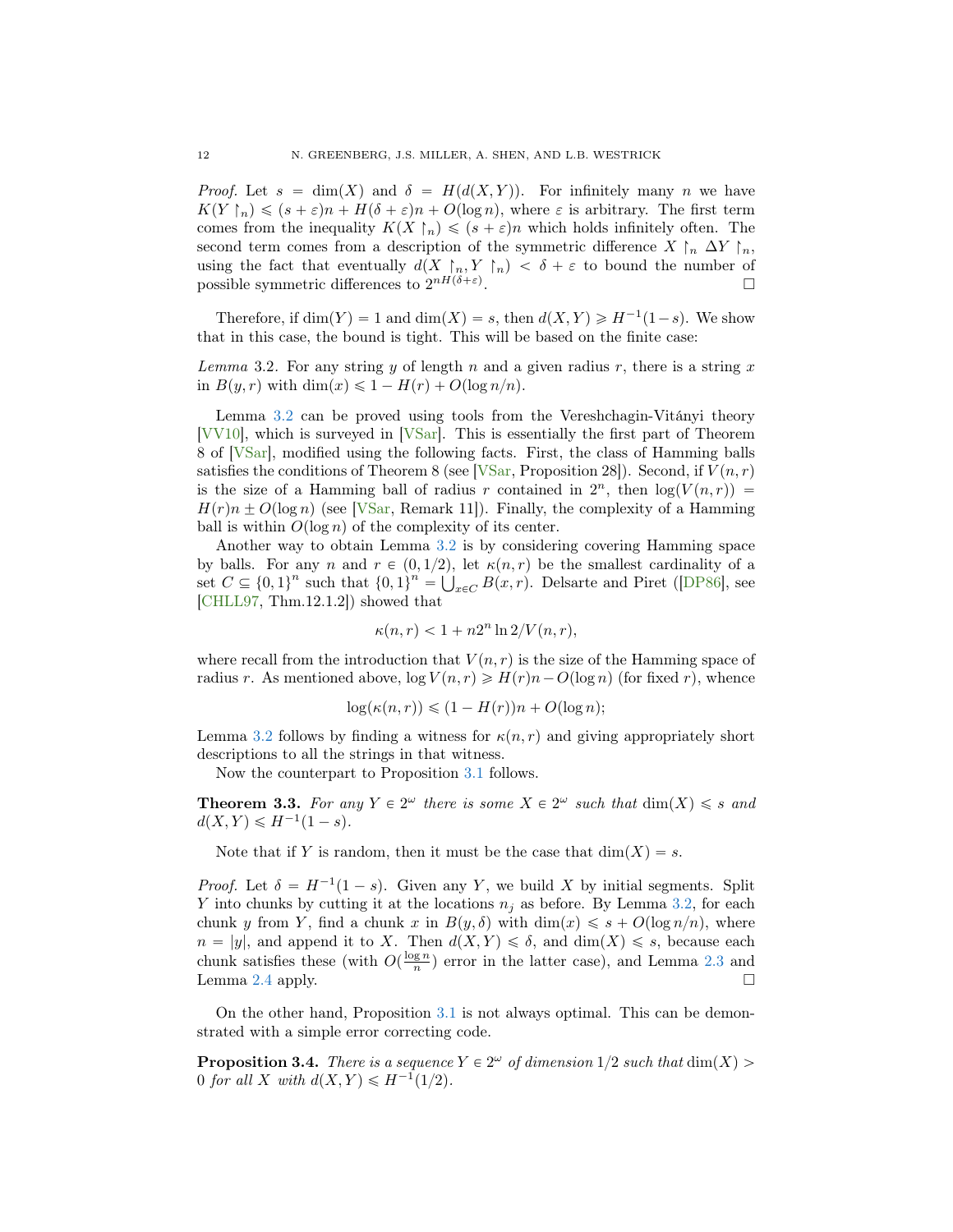*Proof.* if Y is the join of a random with itself  $(t = 1/2)$ , and if  $s = 0$ , suppose X is such that  $d(X, Y) \leq H^{-1}(1/2)$ . Then Y  $\upharpoonright_n$  can be given a description of length

$$
K(X \upharpoonright_n) + H^{-1}(1/2)n + n/4 + o(n).
$$

Here the description first provides  $X \upharpoonright_n$ . Then for each i such that  $X(2i) \neq X(2i+1)$ (there are at most  $H^{-1}(1/2)n$  such i), it gives Y (2i). Then it gives a description of  $\{i : X(2i) = X(2i + 1) \neq Y(2i)\},\$ a subset of  $n/2$  which has size at most  $\frac{H^{-1}(1/2)}{2}n$ , and therefore a description of length  $H(H^{-1}(1/2))\frac{n}{2}$ . Since  $H^{-1}(1/2) + 1/4 < 1/2$ , and for all *n* we have  $K(Y \restriction_n) \geq n/2$ , we have  $\dim(X) > 0$ .

In a weaker sense, however, the bound from Proposition [3.1](#page-10-0) is always optimal.

<span id="page-12-0"></span>**Proposition 3.5.** For all  $s < t$  there are  $X, Y \in 2^{\omega}$  with  $\dim(X) = s$ ,  $\dim(Y) = t$ and  $d(X, Y) = H^{-1}(t - s)$ .

Proof. This is similar to the proof of Theorem [3.3,](#page-11-0) once we obtain the analogous finite case. Let  $r = H^{-1}(t - s)$ . Find a witness C for  $\kappa(n, r)$ ; then find some finite case. Let  $r = H^{-1}(t - s)$ . Find a witness C for  $\kappa(n, r)$ ; then find some  $D \subseteq C$  of log-size  $sn + O(\log n)$  maximising the size of  $S(D) = \bigcup_{x \in D} B(x, r)$ . Because we can guarantee to cover at least  $\frac{|D|}{|C|}$  of the space with  $S(D)$ , we have  $\log |S(D)| \ge nt - O(\log n)$ . This gives:

Lemma 3.6. There are at least  $2^{nt}n^{O(1)}$  many strings  $y \in \{0, 1\}^n$  which are  $H^{-1}(t$ s)-close to a string of dimension at most  $s + O(\log n/n)$ .

Sequences  $X$  and  $Y$  as promised by Proposition [3.5](#page-12-0) are constructed by chunks of size  $i^2$ , as above. Having defined  $X\upharpoonright_{n_j}$  and  $Y\upharpoonright_{n_j}$ , we choose  $x_j = X\upharpoonright_{[n_j, n_{j+1})}$  and  $y_j = Y \mid_{[n_j, n_{j+1})}$  so that  $\dim(x_j) \leq s + O(\log n/n)$ ,  $\dim(y_j | Y \mid_{n_j}) \geq t - O(\log n/n)$ (where  $n = j^2$ ), and  $d(x_j, y_j) \leq r$ .

### 4. DIMENSION  $s$  sequences and dimension  $t$  sequences

Finally we ask what density of changes are needed to turn a dimension s sequence into a dimension t sequence (where  $t > s$ ). By the results of this paper, it is equivalent to ask for the density of changes needed to turn a weakly s-random into a weakly t-random.

Theorem [2.1](#page-6-2) can be generalized. Recall that Bernoulli randoms show that the following bound is optimal.

<span id="page-12-1"></span>**Theorem 4.1.** For every sequence X with  $\dim(X) = s$ , and every  $t > s$ , there is a Y with dim(Y) = t and  $d(X, Y) \leq H^{-1}(t) - H^{-1}(s)$ .

In analogy with the proof of Theorem [2.1,](#page-6-2) in which the relative complexity of each chunk of  $X$  was raised to 1 via whatever distance was necessary, one might first consider raising the complexity of each chunk up to  $t$ . This fails because of a failure of concavity. Given an individual chunk whose relative complexity  $s_i$  is less than t, the density of changes needed to bring it up to t is  $\delta_i = H^{-1}(t) - H^{-1}(s_i)$ . But when  $s_i > t$ , no changes are needed, so we should choose  $\delta_i = 0$ . However, the resulting function (mapping  $s_i$  to  $\delta_i$ ) is not concave. So a tricky X could cause this strategy to use distance greater than  $H^{-1}(t) - H^{-1}(s)$ .

We use one of two different strategies, with the chosen strategy depending on the particular  $s < t$  pair. The first strategy is simple: raise the complexity of each chunk as much as possible while staying within distance  $\delta = H^{-1}(t) - H^{-1}(s)$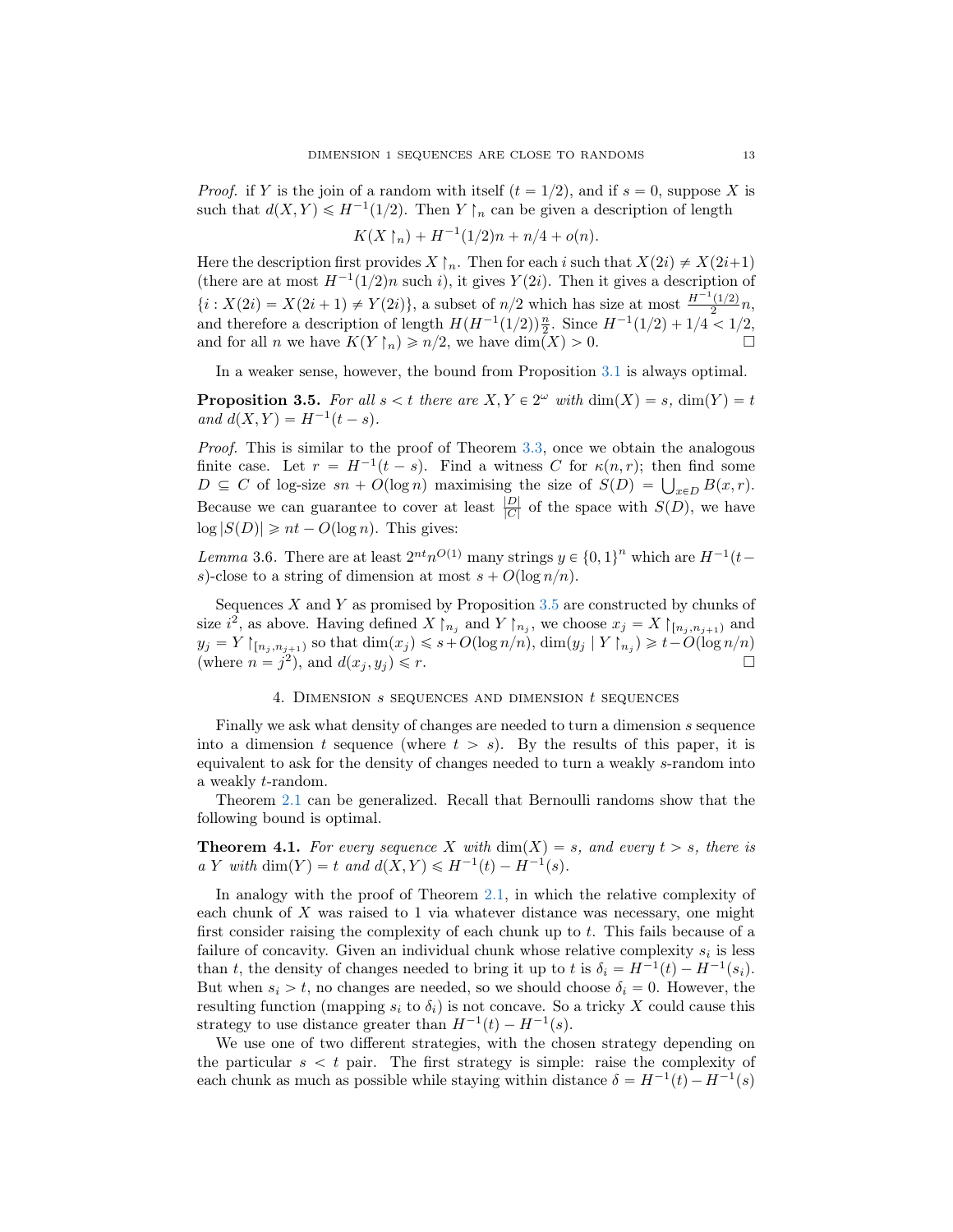of the given chunk. This strategy clearly produces a Y with  $d(X, Y) \leq \delta$ , but showing that  $\dim(Y) \geq t$  takes a little work and requires the assumption that  $(1-s)g'(s) \leq (1-t)g'(t)$ , where  $g(t) = H^{-1}(t)$ .

The second strategy is informed by the following reasoning. If for some  $j$ , we have  $\dim(X \restriction_{n_j}) \approx s$ , then we should hope to have arranged that  $\dim(Y \restriction_{n_j}) \geq t$ , since if we do so, then we have made the effective dimension of  $Y$  large enough. If we have achieved this for  $Y \upharpoonright_{n_j}$  and then X's next chunk is relatively random, we can make Y's next chunk relatively random for free, so we may as well do so. This has the effect that  $(\dim(X\restriction_{n_{j+1}}), \dim(Y\restriction_{n_{j+1}}))$  lies on or above the line connecting  $(s, t)$  to  $(1, 1)$ . In this case, our strategy is to use whatever density of changes are necessary to keep  $(\dim(X \upharpoonright_{n_{j+1}}), \dim(Y \upharpoonright_{n_{j+1}}))$  on or above this line. Then it is clear that  $\dim(Y) \geq t$ , but showing  $d(X, Y) \leq \delta$  requires a little work and the assumption that  $(1-t)g'(t) \leq (1-s)g'(s)$ , complementary to the assumption under which the first strategy works.

*Proof of Theorem [4.1.](#page-12-1)* Given X, let  $s_i$  be defined as in [\(1\)](#page-7-2), and define  $\hat{s}_i$  by

$$
\hat{s}_j = \frac{1}{n_j} \sum_{i=1}^{j-1} s_i i^2.
$$

For notational convenience, define  $g(t) = H^{-1}(t)$ .

**Case 1.** Suppose that  $(1 - s)g'(s) \leq (1 - t)g'(t)$ . We will construct  $Y \in P_{\overline{t}},$ where  $\bar{t}$  is the infinite sequence defined by

$$
t_i = M(s_i, \delta) + O(1/i).
$$

(The small extra factor is just to round  $t_i$  up to a fraction of the form  $k/i$ .) Let  $\varepsilon_i \rightarrow$ 0 be an infinite sequence decreasing slowly enough that  $N = i$  satisfies Lemma [2.6](#page-8-1) for  $\varepsilon_i$ . Let  $\bar{\delta}$  be defined by  $\delta_i = \delta + \varepsilon_i$ . By that lemma and the usual compactness argument, there is  $Y \in P_t$  with  $d(X, Y) \leq \delta$ . We must show that if  $Y \in P_t$ , then  $dim(Y) \geq t$ .

Let  $r(x) = M(x, \delta)$ , so that  $t_i \geq r(s_i)$ . By Lemma [2.4,](#page-7-0)

$$
\dim(Y) \geqslant \liminf_{j} \frac{1}{n_j} \sum_{i=0}^{j-1} r(s_i) i^2.
$$

We would like it if  $r(x)$  were convex, so that we could conclude that if  $\hat{s}_i \approx s$ , then  $\frac{1}{n_j}$ id like it if  $r(x)$  were convex, so that we could conclude that if  $s_j \approx s$ ,<br>  $\sum_{i=0}^{j-1} r(s_i) i^2 \ge r(\hat{s}_j) \approx r(s) = t$ . But it is not convex, so we use a convex approximation. Let  $\ell(x)$  be the tangent line to  $r(x)$  at s. Note that since r is increasing,  $\ell$  has positive slope. Below we will show that  $\ell(x) \leq r(x)$  on [0, 1]. Assuming this, we can finish the argument. Whenever  $\hat{s}_j \leq s$ , we have  $\ell(\hat{s}_j)$  =  $\ell(s) \pm \varepsilon = t \pm \varepsilon$ , with  $\varepsilon$  vanishing in the limit infimum. On the other hand, if  $\hat{s}_j > s$ , then since  $\ell$  is increasing and each  $t_i \geq \ell(s_i)$ , we have

$$
\frac{1}{n_j} \sum_{i=0}^{j-1} r(s_i) i^2 \ge \ell(\hat{s}_j) > \ell(s) = t,
$$

as required.

<span id="page-13-0"></span>It remains to show that  $\ell(x) \leq r(x)$ . The proof of the following lemma is elementary but not short; here we state and use it, but delay a proof sketch to the end of the section.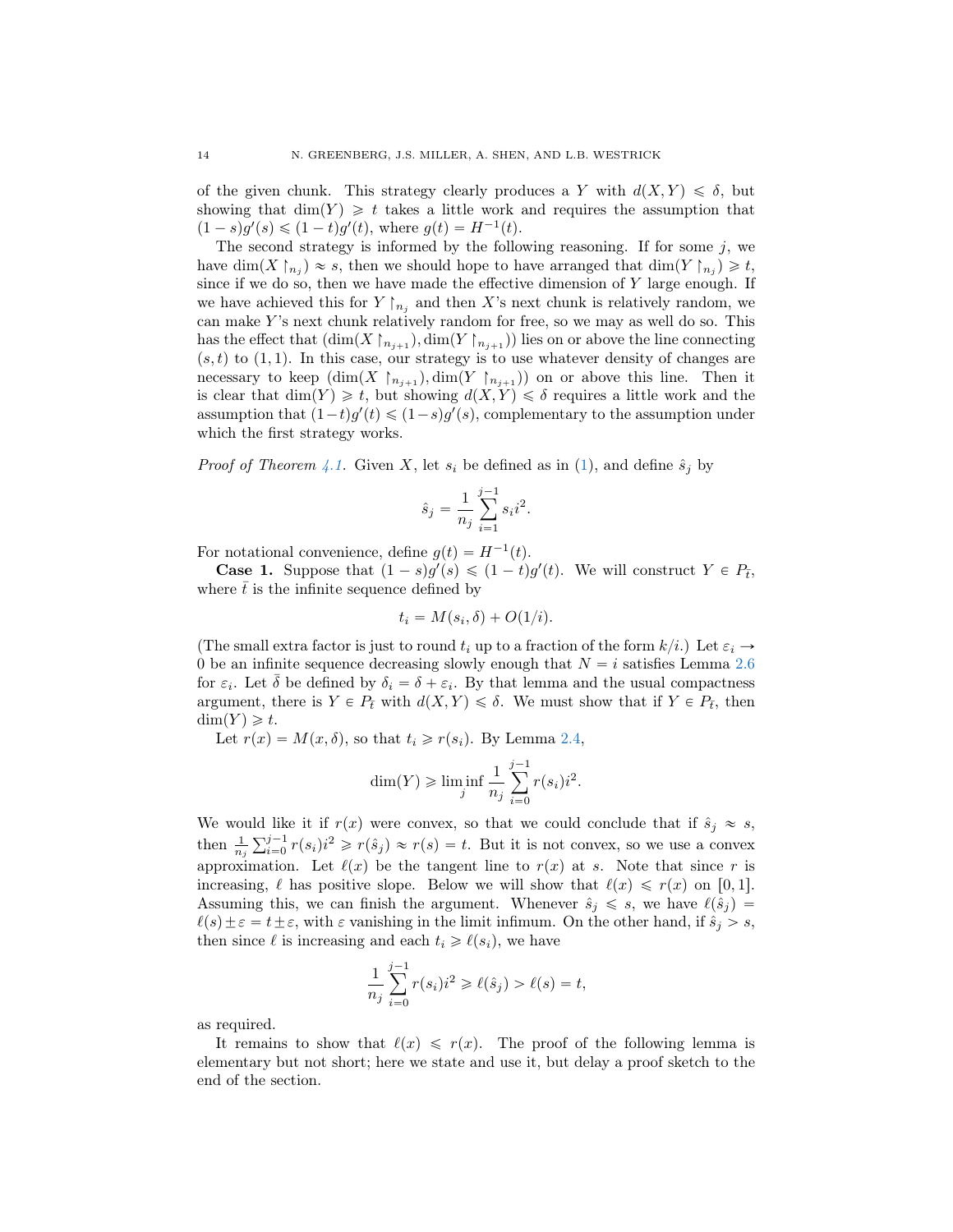Lemma 4.2. There is a point  $z \in (0, 1)$  such that  $r(x)$  is convex on  $(0, z)$  and concave on  $(z, 1)$ .

We can assume  $t < 1$  (if  $t = 1$ , we are covered by Theorem [2.1\)](#page-6-2), so in a neighborhood of s,  $r(x) = H(g(x) + \delta)$ . We claim that r is convex at s. Consider the slope of r at s. We have  $r'(x) = H'(g(x) + \delta)g'(x)$ , so (using that  $H'(g(x)) = 1/g'(x)$ )

$$
r'(s) = H'(g(t))g'(s) = g'(s)/g'(t).
$$

By the case assumption,  $r'(s)$  is less than the slope of the line connecting  $(s, t)$  to (1, 1). Since  $r'(s)$  is also the slope of  $\ell$ , it follows that  $\ell(1) \leq 1$ , a fact we use later. If r were concave already at  $s$  (and therefore also onwards), its graph would lie below this line for all  $x > s$ , so we would have  $r(x) < 1$  for all  $x \in (s, 1)$ . But when  $g(x) + \delta = 1/2$ ,  $r(x) = 1$ , and this happens for some  $x \in (s, 1)$ . Therefore,  $r(x)$  is convex at s, so  $s \leq z$ .

By convexity of r on  $(0, z)$ ,  $\ell(x) \leq r(x)$  on  $[0, z]$ . Also,  $\ell(1) \leq 1$  by the case assumption, and  $r(1) = 1$ . Since  $\ell(z) \leq r(z)$  and  $\ell(1) \leq r(1)$ , and since  $\ell$  is linear on  $[z, 1]$  while r is concave on that interval,  $\ell(x) \leq r(x)$  on that interval. Therefore,  $\ell(x) \leq r(x)$  on [0, 1], completing the proof of this case.

**Case 2.** Suppose that  $(1-t)g'(t) \leq (1-s)g'(s)$ . Let

$$
\ell(x) = \frac{1-t}{1-s}x + \frac{t-s}{1-s}.
$$

This is the line containing  $(s, t)$  and  $(1, 1)$ . We will construct  $Y \in P_t$ , where  $\bar{t}$  is the infinite sequence defined by

$$
t_i = \ell(s_i) + O(1/i).
$$

(Again, the extra factor is just to round  $t_i$  up to a fraction of the form  $k/i$ .) By linearity, if each  $(s_i, t_i)$  is on or above the graph of  $\ell$ , then

$$
\left(\frac{1}{n_j}\sum_{i=1}^{j-1}s_ii^2, \frac{1}{n_j}\sum_{i=1}^{j-1}t_ii^2\right)
$$

is also. By Lemma [2.4,](#page-7-0) the limit infimum of the first coordinate is  $dim(X)$ , and the limit infimum of the second coordinate is a lower bound for  $\dim(Y)$ . So if  $\dim(X) = s$ , then  $\dim(Y) \geq t$  as required. Considering also the density of changes, we need to find  $Y \in P_{\overline{t}}$  with  $d(X, Y) \leq g(t) - g(s)$ .

Let  $\bar{\varepsilon} \to 0$  be an infinite sequence decreasing slowly enough that  $N = i$  satisfies Lemma [2.6](#page-8-1) for  $\varepsilon_i$ . Let  $\bar{\delta}$  be defined by

$$
\delta_i = g(t_i) - g(s_i) + \varepsilon_i.
$$

Observe that

$$
M(s_i, \delta_i - \varepsilon) + O(1/i) = t_i.
$$

This is the complexity increase guaranteed by Lemma [2.6,](#page-8-1) so by that lemma and the usual compactness argument, there is  $Y \in P_{\bar{t}}$  with

$$
d(X,Y) \le \limsup_j \frac{1}{n_j} \sum_{i=1}^{j-1} \delta_i i^2.
$$

Now, letting

$$
p(x) = g(\ell(x)) - g(x),
$$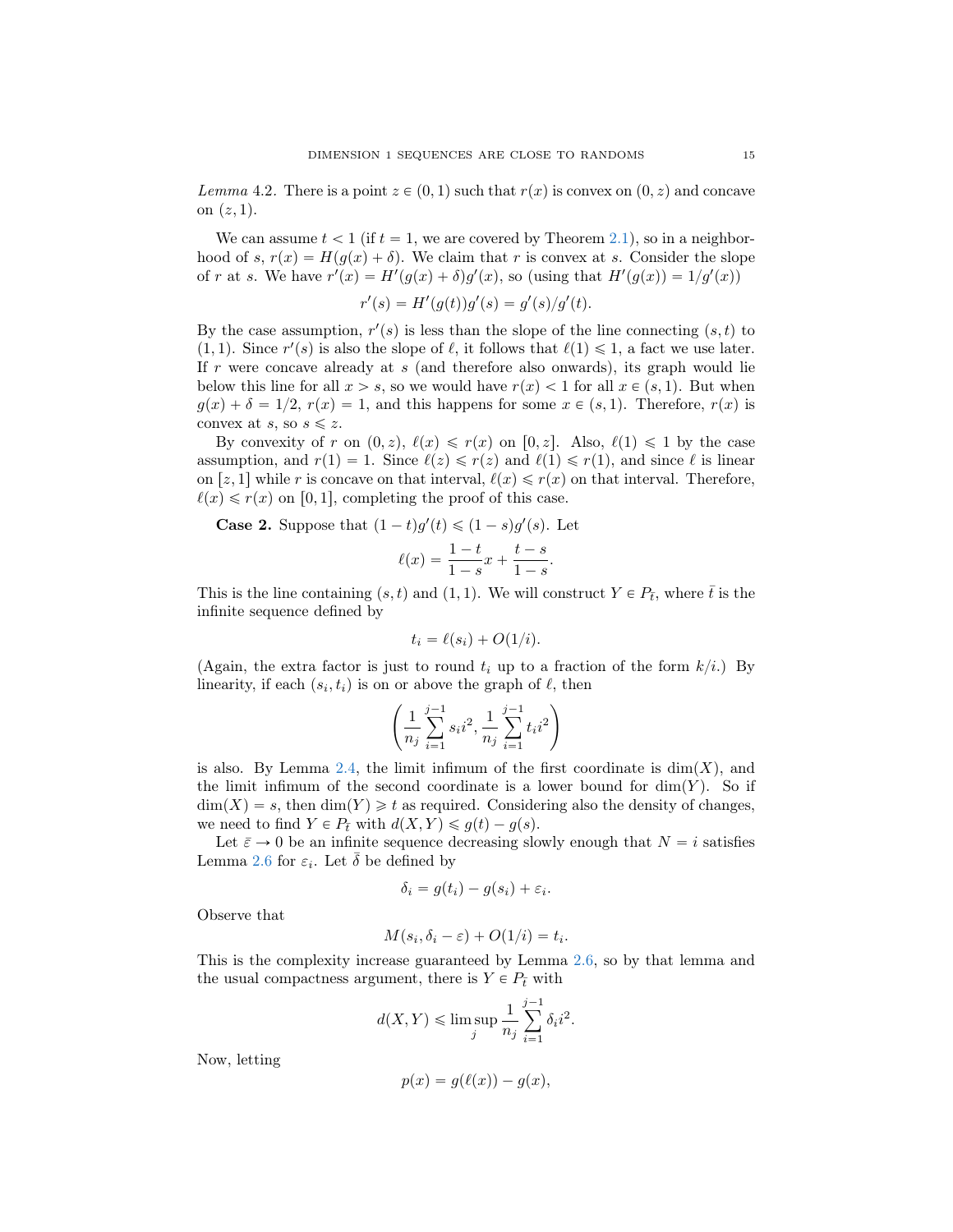by the uniform continuity of g on [0,1], we may additionally assume that  $\varepsilon_i$ decreases slowly enough that  $|x - y| < 1/i$  implies  $|g(x) - g(y)| < \varepsilon_i$ , so that  $\delta_i \leqslant p(s_i) + 2\varepsilon_i$ . Since  $\varepsilon_i \to 0$ ,

$$
d(X, Y) \le \limsup_{j} \frac{1}{n_j} \sum_{i=1}^{j-1} p(s_i) i^2.
$$

The proof of the concavity of  $p$  is elementary but not short. We just use the lemma here and give a sketch of the proof at the end of this section.

<span id="page-15-0"></span>Lemma 4.3. The function  $p$  is concave on [0, 1].

By the concavity of  $p$ , for each  $j$  we have

$$
\frac{1}{n_j}\sum_{i=1}^{j-1}p(s_i)i^2\leqslant p(\hat{s}_j).
$$

When  $\hat{s}_j \leq s$ , we have  $p(\hat{s}_j) = p(s) \pm \varepsilon = \delta \pm \varepsilon$ , with  $\varepsilon$  vanishing in the limit supremum. But when  $\hat{s}_i > s$ , we still need to bound  $p(\hat{s}_i) \leq \delta = p(s)$ . Here we use the case assumption. We claim p is decreasing on [s, 1], because  $p'(x) \leq 0$  is true exactly when

$$
g'(\ell(x))\frac{1-t}{1-s} - g'(x) \le 0,
$$

which is satisfied when  $x = s$  by assumption, and therefore satisfied for  $x > s$ because p is concave. Therefore,  $p(\hat{s}_i) \leq \delta$  for  $\hat{s}_i > s$ , so  $d(X, Y) \leq \delta$ .

Now we sketch the lemmas about convexity and concavity used above. The proofs use only undergraduate calculus, mostly of a single variable.

*Proof sketch of Lemma [4.2.](#page-13-0)* Given  $r(x) = M(x, \delta)$ , we need to show there is a  $z \in (0, 1)$  such that r is convex on  $(0, z)$  and concave on  $(z, 1)$ . It suffices to consider only what happens on the interval  $[0, H(1/2-\delta)]$ , since r is increasing and  $r(x) = 1$  for  $x \ge H(1/2 - \delta)$ , continuing the concavity begun at z. For x in this interval,

$$
r''(x) = H''(g(x) + \delta)(g'(x))^2 + H'(g(x) + \delta)g''(x)
$$

Since these functions all reference  $g(x)$ , we make the substitution  $y = g(x)$ . Note that  $y \in [0, 1/2 - \delta]$ . With this substitution,

$$
r''(x) = H''(y+\delta)/(H'(y))^2 + H'(y+\delta)(-H''(y))/(H'(y))^3
$$

Multiplying by  $\ln(2)(H'(y))^3$  and dividing by  $H''(y)H''(y+\delta)$ ,  $r''(x)$  shares its sign with

$$
w(y) = f(y + \delta) - f(y)
$$

where  $f(y) = y(1 - y) \log_2(1/y - 1)$ . When  $y = 0$ ,  $w(x) = f(\delta) > 0$  (since  $\delta <$ 1/2). When  $y = 1/2 - \delta$ ,  $w(x) = -f(1/2 - \delta) < 0$ . (Perhaps neither r'' nor f is strictly defined in these places, but the limits exist). So to show that  $r''(x)$  is positive on  $(0, z)$  and negative on  $(z, H(1/2 - \delta))$  for some z in  $(0, H(1/2 - \delta))$ , since  $g'(x)$  is positive, it suffices to show that w is strictly decreasing. Equivalently,  $f'(y + \delta) - f'(y)$  is negative; it suffices to show that  $f'(y)$  is strictly decreasing on  $(0, 1/2)$ ; equivalently  $f''(y)$  is strictly negative on this interval. But

$$
f''(y) = -(1-2y)/(\ln 2(y-y^2)) - 2\log_2(1/y - 1),
$$

which is negative, so we are done.  $\square$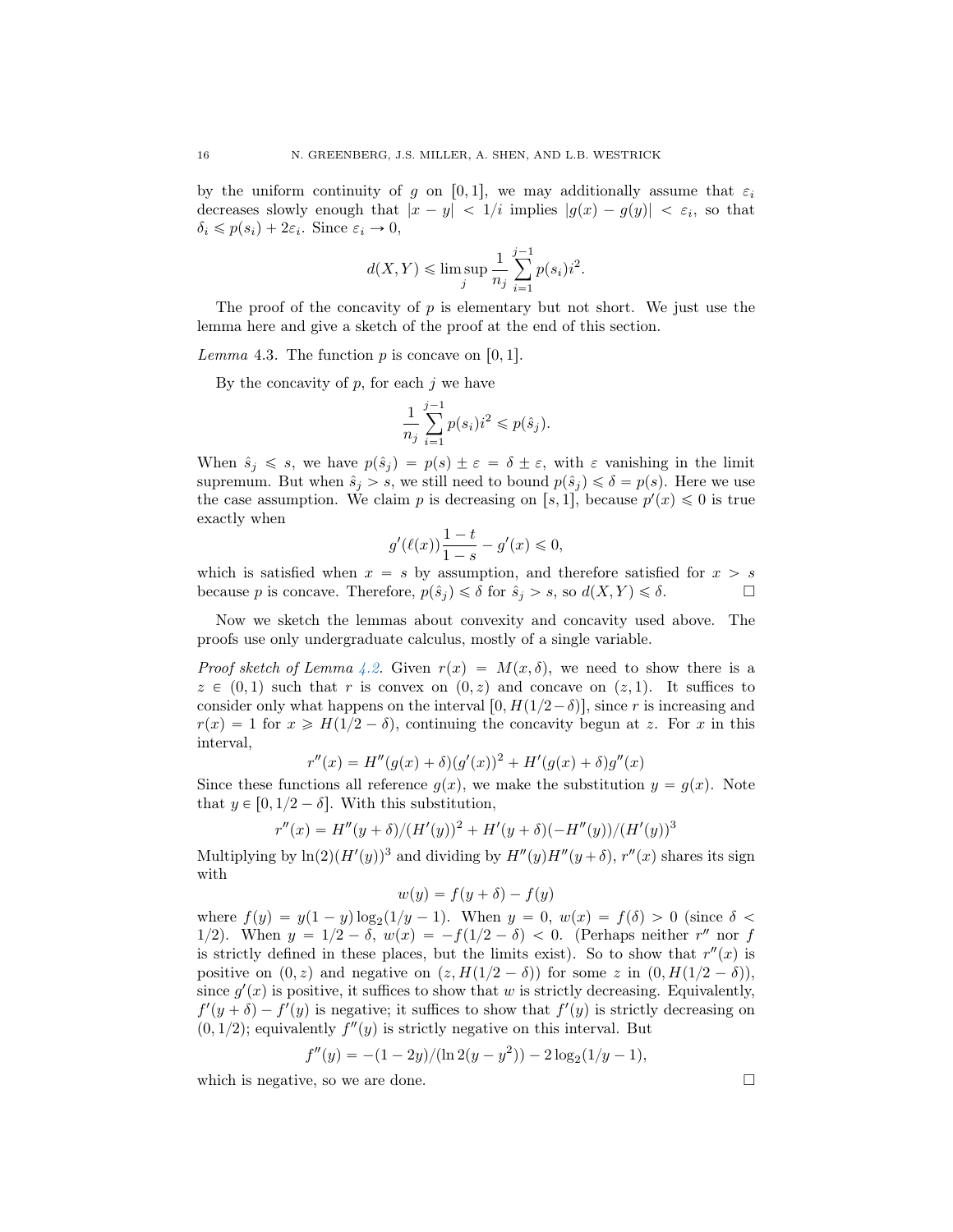*Proof sketch of Lemma [4.3.](#page-15-0)* Letting  $p(x) = g(\ell(x)) - g(x)$  for  $\ell$  with slope in [0, 1], we show that p is concave. Since  $\ell(1) = 1$ , we write  $\ell(x) = ax + 1 - a$ . We need to show

$$
p''(x) = g''(ax + 1 - a)a^2 - g''(x)
$$

is non-positive. When  $a = 1$ ,  $p''(x) \equiv 0$ , so defining  $k(a, x) = g''(ax + 1 - a)a^2$  $g''(x)$ , it suffices to show that  $\frac{\partial k}{\partial a}(a, x)$  is non-negative for  $(a, x) \in (0, 1]^2$ . We have

$$
\frac{\partial k}{\partial a}(a,x) = g'''(ax+1-a)(x-1)a^2 + 2ag''(ax+1-a),
$$

which, with the substitution  $y = g(ax + 1 - a)$ , simplifies to

$$
\frac{\partial k}{\partial a}(a,x) = a\left(g'''(H(y))(H(y)-1) + 2g''(H(y))\right).
$$

So it suffices to show that this function is non-negative for all  $y \in [g(1 - a), 1/2]$ . Expanding the computation of  $g'''$  and  $g''$ , we have

$$
\frac{\partial k}{\partial a}(a, x) = f(y)/(a(H'(y))^5(1-y)^2y^2(\ln 2)^2)
$$

where  $f(y)$ , which has the same sign as  $\partial k/\partial a$ , is

$$
f(y) = \left(3 - (\ln 2)(1 - 2y)\log_2\left(\frac{1}{y} - 1\right)\right)(H(y) - 1) + 2(\ln 2)y(1 - y)\left(\log_2\left(\frac{1}{y} - 1\right)\right)^2
$$

It suffices to show that  $f(y) \geq 0$  on  $[g(1 - a), 1/2]$ . Since  $f(1/2) = 0$ , it suffices to show that  $f'(y) \leq 0$ . One may check that  $f'(1/2) = 0$ , so it suffices to show that  $f''(y) \geq 0$ . We have  $f''(y) = (h(y) + y(1-y))/(y^2(1-y)^2)$ , where

$$
h(y) = \ln(2 - 2y) - y(2 - 3y + 2y^{2})\ln(1/y - 1).
$$

It suffices to show that  $h(y) \geq 0$ . Since  $h(1/2) = 0$ , it suffices to show that  $h'(y) \leq 0$ . One may check  $h'(1/2) = 0$ , so it suffices to show that  $h''(y) \ge 0$ . We have

$$
h''(y) = \frac{3(1-y)y\ln(1/y - 1) + (1-2y)}{2y(1-y)(1-2y)} \ge 0,
$$
  
completing the proof.

### **REFERENCES**

- <span id="page-16-2"></span>[BDS09] Laurent Bienvenu, David Doty, and Frank Stephan. Constructive dimension and Turing degrees. Theory Comput. Syst., 45(4):740–755, 2009.
- <span id="page-16-1"></span>[BFNV04] Harry Buhrman, Lance Fortnow, Ilan Newman, and Nikolay Vereshchagin. Increasing Kolmogorov complexity. Technical Report TR04-081, Electronic Colloquium on Computational Complexity, 2004.
- <span id="page-16-5"></span>[CHLL97] Gérard Cohen, Iiro Honkala, Simon Litsyn, and Antoine Lobstein. Covering codes, volume 54 of North-Holland Mathematical Library. North-Holland Publishing Co., Amsterdam, 1997.
- <span id="page-16-0"></span>[DH10] Rodney G. Downey and Denis R. Hirschfeldt. Algorithmic randomness and complexity. Theory and Applications of Computability. Springer, New York, 2010.
- <span id="page-16-4"></span>[DP86] Philippe Delsarte and Philippe Piret. Do most binary linear codes achieve the Goblick bound on the covering radius? IEEE Trans. Inform. Theory, 32(6):826–828, 1986.
- <span id="page-16-3"></span>[FF81] P. Frankl and Z. Füredi. A short proof for a theorem of Harper about Hamming-spheres. Discrete Mathematics, 34:311–313, 1981.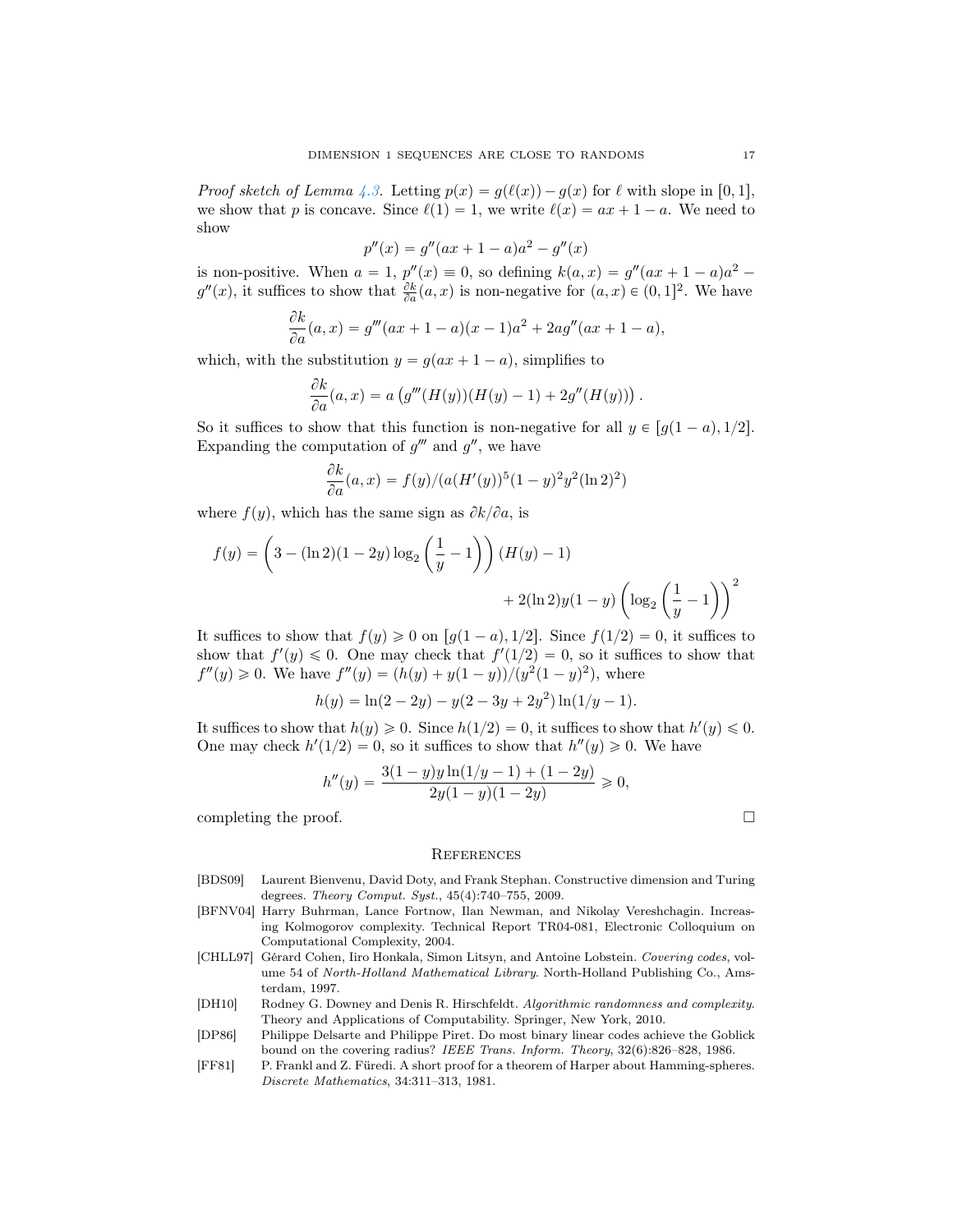- <span id="page-17-11"></span>[FHP`11] Lance Fortnow, John M. Hitchcock, A. Pavan, N. V. Vinodchandran, and Fengming Wang. Extracting Kolmogorov complexity with applications to dimension zero-one laws. Inform. and Comput., 209(4):627–636, 2011.
- <span id="page-17-15"></span>[Gác86] Péter Gács. Every sequence is reducible to a random one. Inform. and Control, 70(2- 3):186–192, 1986.
- <span id="page-17-13"></span>[GM11] Noam Greenberg and Joseph S. Miller. Diagonally non-recursive functions and effective Hausdorff dimension. Bull. Lond. Math. Soc., 43(4):636–654, 2011.
- <span id="page-17-16"></span>[Har66] L. H. Harper. Optimal numberings and isoperimetric problems on graphs. J. Combinatorial Theory, 1:385–393, 1966.
- <span id="page-17-10"></span>[JS12] Carl G. Jockusch, Jr. and Paul E. Schupp. Generic computability, Turing degrees, and asymptotic density. J. Lond. Math. Soc. (2), 85(2):472–490, 2012.
- <span id="page-17-5"></span>[Lev73] L. A. Levin. On the notion of a random sequence. Soviet Math. Dokl., 14(5):1413–1416, 1973.
- <span id="page-17-8"></span>[Lut00] Jack H. Lutz. Gales and the constructive dimension of individual sequences. In Automata, languages and programming (Geneva, 2000), volume 1853 of Lecture Notes in Comput. Sci., pages 902–913. Springer, Berlin, 2000.
- <span id="page-17-6"></span>[LV93] Ming Li and Paul Vitányi. An introduction to Kolmogorov complexity and its applications. Texts and Monographs in Computer Science. Springer-Verlag, New York, 1993.
- <span id="page-17-12"></span>[Mil11] Joseph S. Miller. Extracting information is hard: a Turing degree of non-integral effective Hausdorff dimension. Adv. Math., 226(1):373–384, 2011.
- <span id="page-17-0"></span>[ML66] Per Martin-Löf. The definition of random sequences. Information and Control, 9:602– 619, 1966.
- <span id="page-17-14"></span>[MM04] Wolfgang Merkle and Nenad Mihailović. On the construction of effectively random sets. J. Symbolic Logic, 69(3):862–878, 2004.
- <span id="page-17-9"></span>[MS77] F. J. MacWilliams and N. J. A. Sloane. The theory of error-correcting codes. I. North-Holland Publishing Co., Amsterdam-New York-Oxford, 1977. North-Holland Mathematical Library, Vol. 16.
- <span id="page-17-7"></span>[Sch71] Claus Peter Schnorr. A unified approach to the definition of random sequences. Mathematical Systems Theory, 5(3):246–258, sep 1971.
- <span id="page-17-3"></span>[Sch72] Claus Peter Schnorr. The process complexity and effective random tests. In Proceedings of the 4th STOC, Denver, Colorado, pages 168–176. ACM, 1972.
- <span id="page-17-4"></span>[Sch73] C.-P. Schnorr. Process complexity and effective random tests. J. Comput. System Sci., 7:376–388, 1973. Fourth Annual ACM Symposium on the Theory of Computing (Denver, Colo., 1972).
- <span id="page-17-2"></span>[She15] Alexander Shen. Around Kolmogorov complexity: Basic Notions and Results. In Vladimir Vovk, Harris Papadopoulos, and Alexander Gammerman, editors, Measures of Complexity. Festschrift for Alexey Chervonenkis, chapter 7, pages 75–116. Springer International Publishing, 2015.
- <span id="page-17-1"></span>[UVS13] Vladimir A. Uspensky, Nikolai K. Vereshchagin, and Alexander Shen. Kolmogorov complexity and algorithmic randomness (Russian title: Kolmogorovskaya slozhnost i algoritmichskaya sluchainost). MCCME, 2013.
- <span id="page-17-18"></span>[VSar] Nikolai Vereshchagin and Alexander Shen. Algorithmic statistics: forty years later. To appear.
- <span id="page-17-17"></span>[VV10] Nikolai K. Vereshchagin and Paul M. B. Vitányi. Rate distortion and denoising of individual data using Kolmogorov complexity. IEEE Trans. Inform. Theory, 56(7):3438– 3454, 2010.